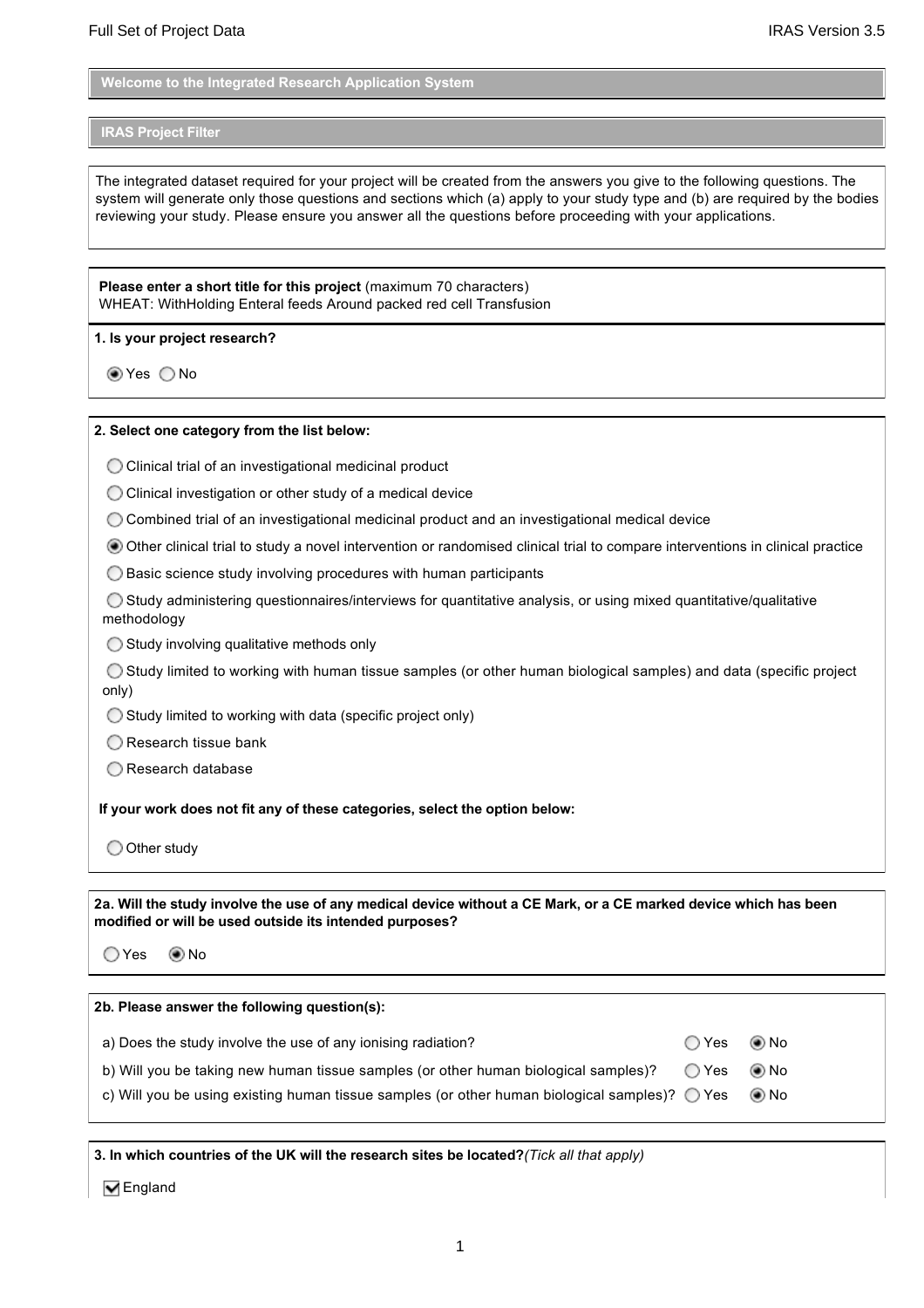| Scotland                                                                |
|-------------------------------------------------------------------------|
| $\overline{\mathbf{v}}$ Wales                                           |
| Northern Ireland                                                        |
| 3a. In which country of the UK will the lead NHS R&D office be located: |
| <b>●</b> England                                                        |
| Scotland<br>О                                                           |
| Wales<br>$\left( \begin{array}{c} \end{array} \right)$                  |
| Northern Ireland<br>Э                                                   |
| This study does not involve the NHS<br>0                                |
|                                                                         |

### **4. Which review bodies are you applying to?**

NHS/HSC Research and Development offices

Social Care Research Ethics Committee

Research Ethics Committee

National Information Governance Board for Health and Social Care (NIGB)

National Offender Management Service (NOMS) (Prisons & Probation)

For NHS/HSC R&D offices, the CI must create Site-Specific Information Forms for each site, in addition to the study-wide forms, and transfer them to the PIs or local collaborators.

#### **5. Will any research sites in this study be NHS organisations?**

tes ○No

**5a. Are all the research costs and infrastructure costs for this study provided by an NIHR Biomedical Research Centre, NIHR Biomedical Research Unit, NIHR Collaboration for Leadership in Health Research and Care (CLAHRC) or NIHR Research Centre for Patient Safety & Service Quality in all study sites?**

○Yes ◉No

*If yes, NHS permission for your study will be processed through the NIHR Coordinated System for gaining NHS Permission (NIHR CSP).*

**5b. Do you wish to make an application for the study to be considered for NIHR Clinical Research Network (CRN) support and inclusion in the NIHR Clinical Research Network (CRN) Portfolio? Please see information button for further details.**

tes ONo

*If yes, NHS permission for your study will be processed through the NIHR Coordinated System for gaining NHS Permission (NIHR CSP) and you must complete a NIHR Clinical Research Network (CRN) Portfolio Application Form immediately after completing this project filter and before completing and submitting other applications.*

**6. Do you plan to include any participants who are children?**

to Yes 
○No

**7. Do you plan at any stage of the project to undertake intrusive research involving adults lacking capacity to consent for themselves?**

O Yes <br>
<sup>O</sup> No

*Answer Yes if you plan to recruit living participants aged 16 or over who lack capacity, or to retain them in the study following*  loss of capacity. Intrusive research means any research with the living requiring consent in law. This includes use of *identifiable tissue samples or personal information, except where application is being made to the NIGB Ethics and*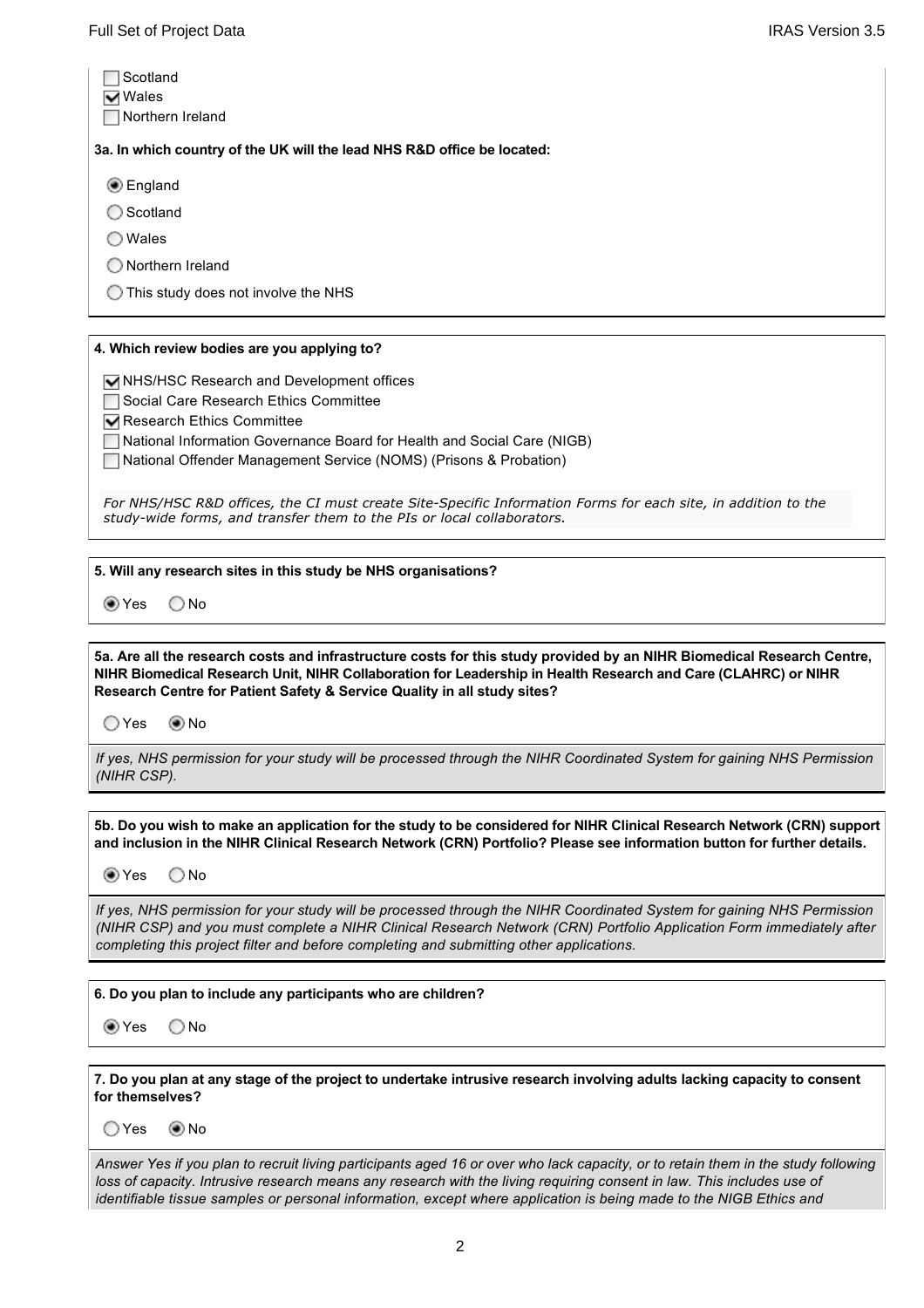*Confidentiality Committee to set aside the common law duty of confidentiality in England and Wales. Please consult the guidance notes for further information on the legal frameworks for research involving adults lacking capacity in the UK.*

**8. Do you plan to include any participants who are prisoners or young offenders in the custody of HM Prison Service or who are offenders supervised by the probation service in England or Wales?**

○Yes ◉No

**9. Is the study or any part of it being undertaken as an educational project?**

○Yes ◎No

**10. Will this research be financially supported by the United States Department of Health and Human Services or any of its divisions, agencies or programs?**

○Yes ◉No

**11. Will identifiable patient data be accessed outside the care team without prior consent at any stage of the project (including identification of potential participants)?**

○Yes ◉No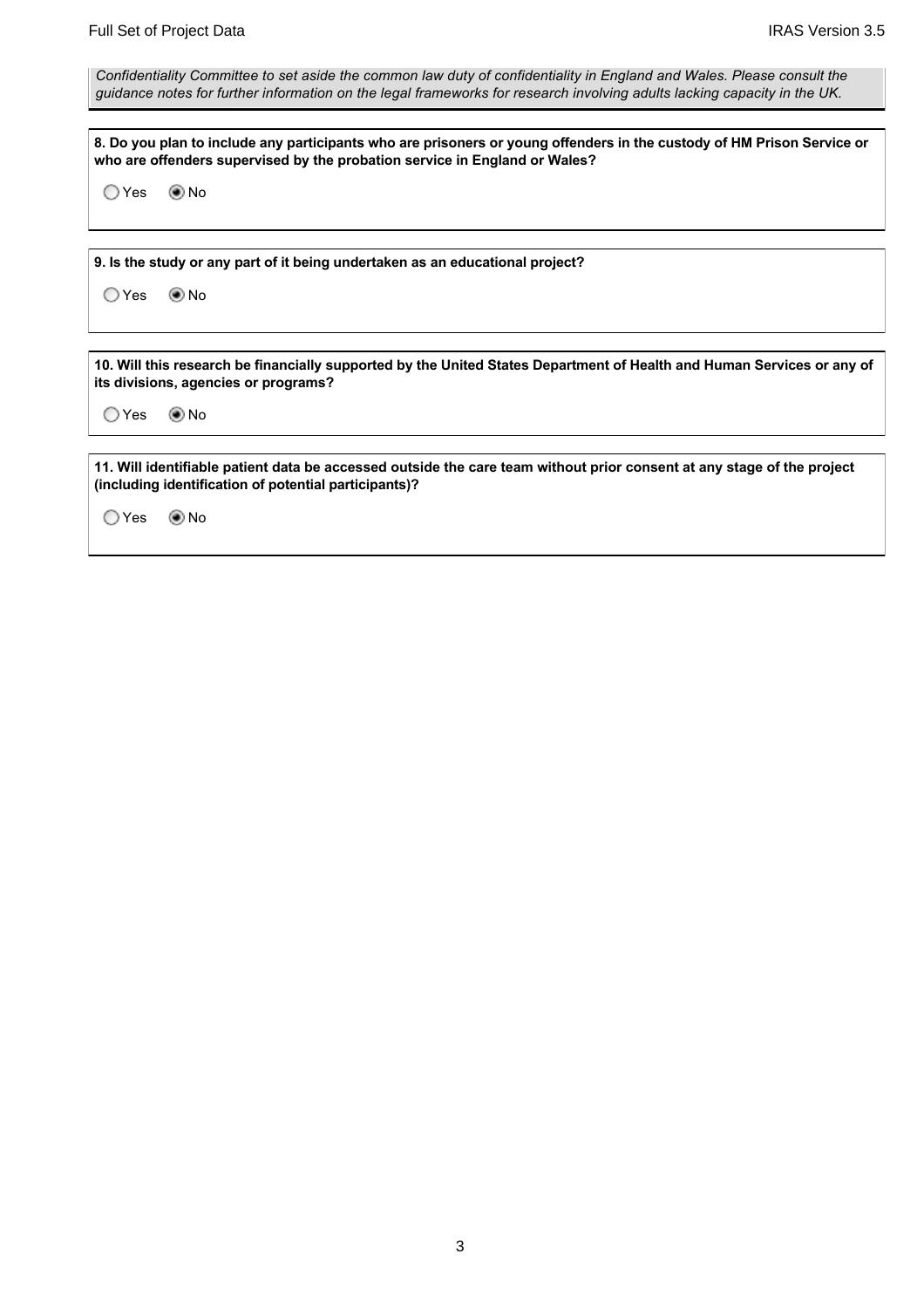### **Integrated Research Application System Application Form for Other clinical trial or investigation**

The Chief Investigator should complete this form. Guidance on the questions is available wherever you see this symbol displayed. We recommend reading the guidance first. The complete guidance and a glossary are available by selecting [Help](https://www.myresearchproject.org.uk/temp/Help/Information.aspx).

Please define any terms or acronyms that might not be familar to lay reviewers of the application.

**Short title and version number:** (maximum 70 characters this will be inserted as header on all forms) WHEAT: WithHolding Enteral feeds Around packed red cell Transfusion

## **PART A: Core study information**

### **1. ADMINISTRATIVE DETAILS**

#### **A1. Full title of the research:**

The WHEAT trial: WithHolding Enteral feeding Around packed red cell Transfusions in preterm neonates, a multicentre, superiority, randomised registry trial

### **A31. Chief Investigator:**

|                             | Title Forename/Initials Surname        |                                                          |
|-----------------------------|----------------------------------------|----------------------------------------------------------|
|                             | Chris<br>Dr                            | Gale                                                     |
| Post                        | <b>NIHR Clinical Lecturer</b>          |                                                          |
| Qualifications              | MBBS, MSc, PhD, DIC                    |                                                          |
| Employer                    | Imperial College London                |                                                          |
| Work Address                | Section of Academic Neonatal Medicine, |                                                          |
|                             |                                        | Imperial College London, Chelsea and Westminster Campus, |
|                             | 369 Fulham Road, London                |                                                          |
| Post Code                   | SW10 9NH                               |                                                          |
| Work E-mail                 | christopher.gale@imperial.ac.uk        |                                                          |
| * Personal E-mail           |                                        |                                                          |
| Work Telephone              | 02033153519                            |                                                          |
| * Personal Telephone/Mobile |                                        |                                                          |
| Fax                         |                                        |                                                          |

*\* This information is optional. It will not be placed in the public domain or disclosed to any other third party without prior consent.*

*A copy of a [current CV](https://www.myresearchproject.org.uk/temp/Users/EditCVNoMenu.aspx) (maximum 2 pages of A4) for the Chief Investigator must be submitted with the application.*

**A4. Who is the contact on behalf of the sponsor for all correspondence relating to applications for this project?** *This contact will receive copies of all correspondence from REC and R&D reviewers that is sent to the CI.*

> Title Forename/Initials Surname Mi

Address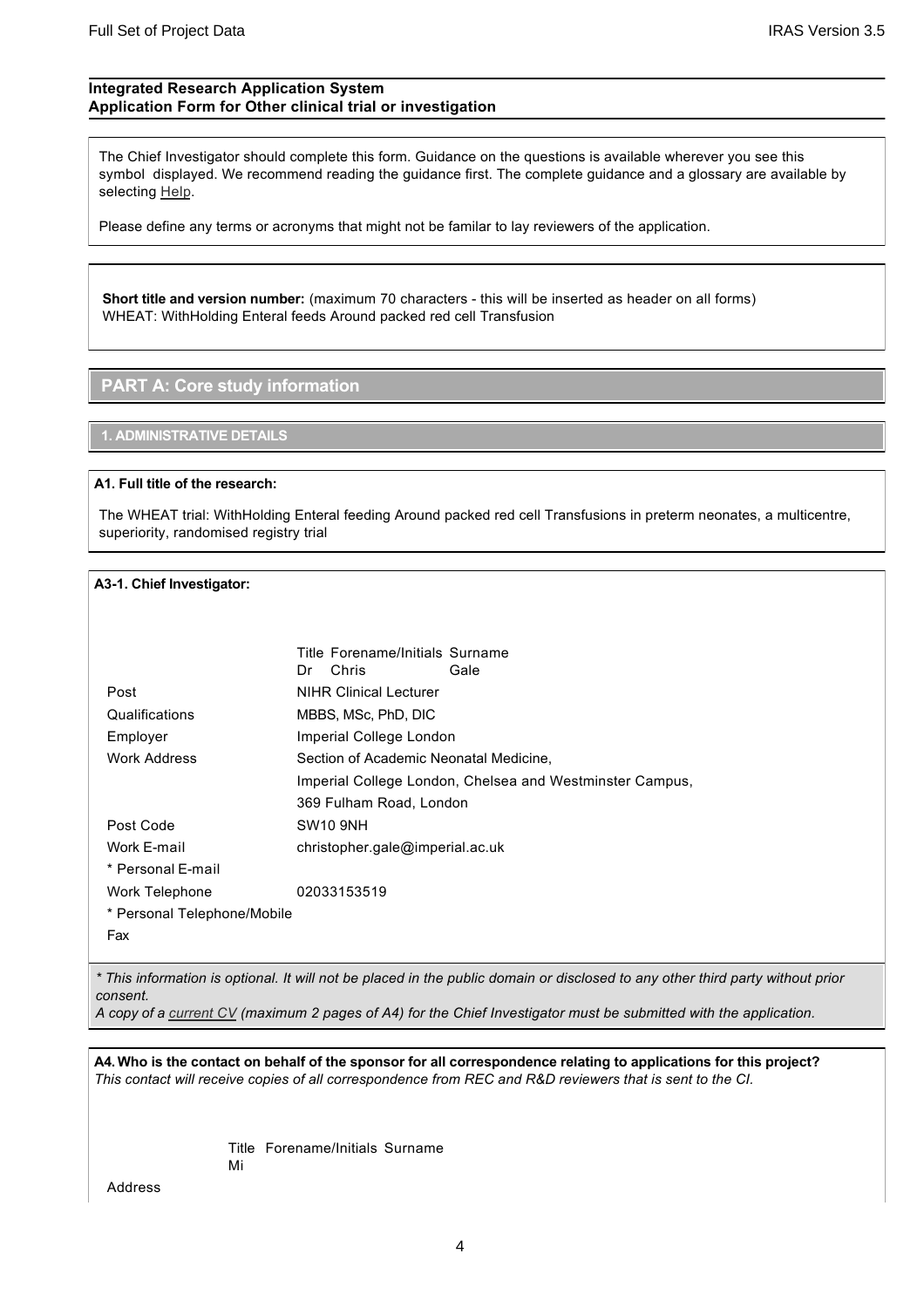| Post Code |
|-----------|
| E-mail    |
| Telephone |
| Fax       |

# **A51. Research reference numbers.** *Please give any relevant references for your study:* Applicant's/organisation's own reference number, e.g. R & D (if available): Sponsor's/protocol number:

| Protocol Date:             |
|----------------------------|
| Funder's reference number: |

Project website:

### **Registry reference number(s):**

*The Department of Health's Research Governance Framework for Health and Social Care and the research governance frameworks for Wales, Scotland and Northern Ireland set out the requirement for registration of trials. Furthermore: Article 19 of the World Medical Association Declaration of Helsinki adopted in 2008 states that "every clinical trial must be registered on a publicly accessible database before recruitment of the first subject"; and the International Committee of Medical Journal Editors (ICMJE) will consider a clinical trial for publication only if it has been registered in an appropriate registry. Please see guidance for more information.*

International Standard Randomised Controlled Trial Number (ISRCTN): ClinicalTrials.gov Identifier (NCT number):

Protocol Version: 1.3

### **Additional reference number(s):**

Ref.Number Description and the control of the Reference Number

Protocol Date: 11/08/2014

### **A52. Is this application linked to a previous study or another current application?**

O Yes **Mo** No

*Please give brief details and reference numbers.*

### **2. OVERVIEW OF THE RESEARCH**

*To provide all the information required by review bodies and research information systems, we ask a number of specific questions. This section invites you to give an overview using language comprehensible to lay reviewers and members of the public. Please read the guidance notes for advice on this section.*

**A61. Summary of the study.** *Please provide a brief summary of the research (maximum 300 words) using language easily understood by lay reviewers and members of the public. Where the research is reviewed by a REC within the UK Health Departments Research Ethics Service, this summary will be published on the website of the National Research Ethics Service following the ethical review.*

The purpose of WHEAT is to compare two practices that are widely used in neonatal units across the UK and around the world to see if one reduces the risk of necrotising enterocolitis (NEC) in babies born early (premature).

NEC is a serious gut disease that affects about 1 in 20 very premature babies (approximately 500 each year); about 1 in 3 of these babies will die of NEC and survivors often have long-term health and developmental problems. In 2014 prevention of NEC was ranked the third most important research priority by parents and perinatal health professionals.

Premature babies receive frequent milk feeds (every 1-3 hours) and they often need blood transfusions because they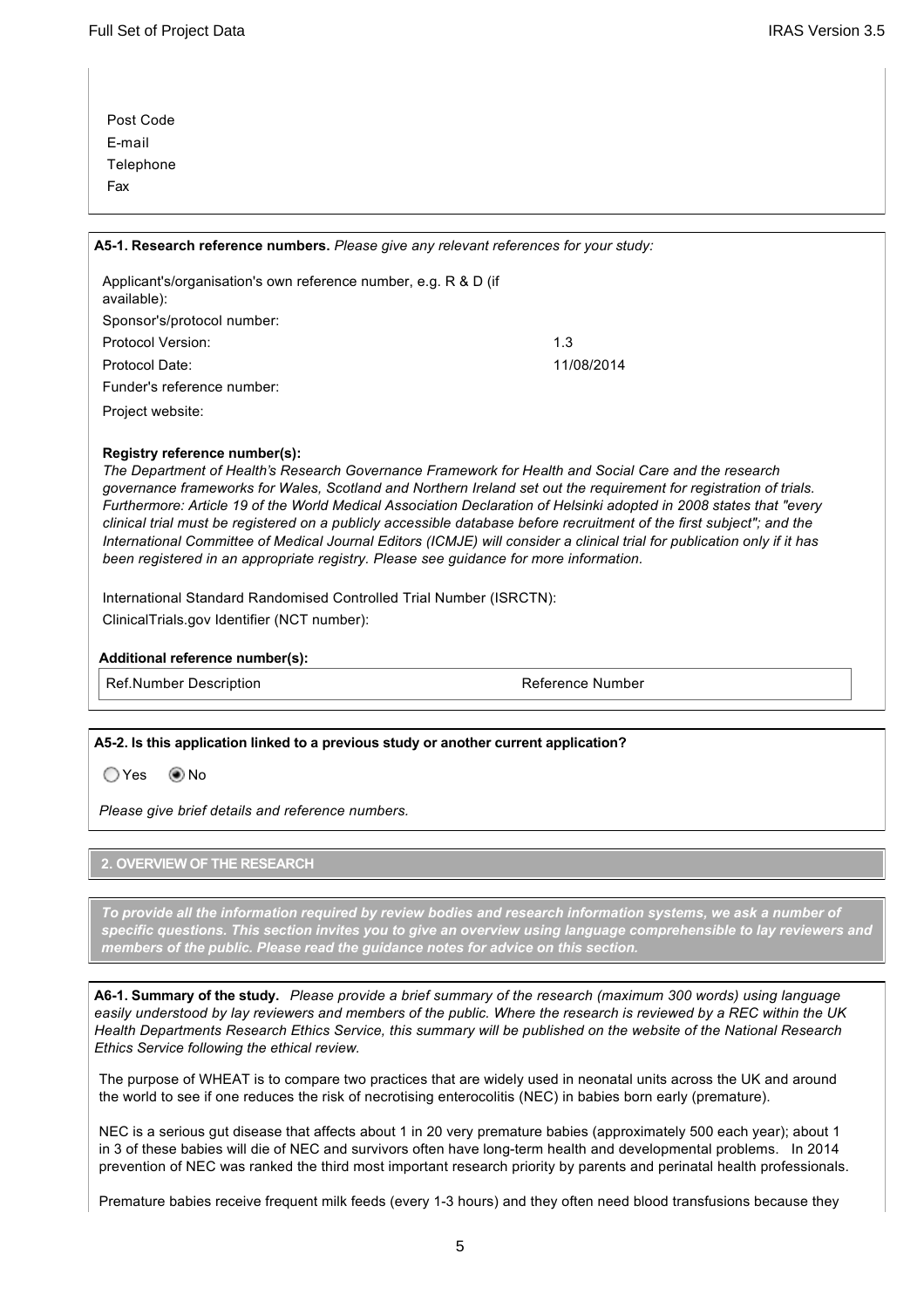become anaemic (they do not have enough red blood cells). Some doctors worry that feeding babies during a blood transfusion may increase the risk of NEC. Others, however, think that it is more dangerous to stop feeds. Because of this, the way babies are cared for during blood transfusions varies across the country; some babies have milk feeds stopped before, during and after a transfusion (around 12 hours in total) while others have feeds continued.

The purpose of WHEAT is to determine which approach is best. We will do this by comparing babies who have feeds stopped with those who have feeds continued during blood transfusions. Whether feeds will be stopped or continued will be decided by randomisation. Randomisation is done by computer and ensures that each baby has an equal chance of receiving either approach. WHEAT will compare standard UK practices and involves nothing new. WHEAT will take place in neonatal units all over the UK and will involve about 4,500 babies.

Professional opinion (NHS Blood and Transplant, NIHR Children's Clinical Research Network and most UK neonatal units) supports the need for a trial like WHEAT.

**A62. Summary of main issues.** *Please summarise the main ethical, legal, or management issues arising from your study and say how you have addressed them.*

*Not all studies raise significant issues. Some studies may have straightforward ethical or other issues that can be identified and managed routinely. Others may present significant issues requiring further consideration by a REC, R&D office or other review body (as appropriate to the issue). Studies that present a minimal risk to participants may raise complex organisational or legal issues. You should try to consider all the types of issues that the different reviewers may need to consider.*

The main issues arising from the WHEAT trial are:

#### 1. RANDOMISATION IN A COMPARATIVE EFFECTIVENESS STUDY

 WHEAT is a comparative effectiveness study: the treatment strategies that will be compared are both considered "standard of care" and used in neonatal units across the UK and worldwide; a recent survey (Power et al., Arch Dis Child 2014) showed that approximately 1 in 3 neonatal units in the UK currently withhold feeds around blood transfusion while 2 in 3 neonatal units continue feeds. The strategy that confers clinical benefit is unknown (Keir et al., Arch Dis Child 2013) and so neonatal clinicians are in equipoise about withholding or continuing feeds during blood transfusion. We carried out a national survey of neonatal units in 2014, 97 neonatal units (87% of survey responders) would be willing to randomised babies in a trial like WHEAT.

- In present day practice the choice of treatment strategy is based upon non-evidenced clinician preference. In contrast, in WHEAT the choice of treatment strategy will be made by randomisation, a technique that ensures every baby has a fair and equal chance of allocation to either strategy. WHEAT will resolve an important uncertainty in care and will meet the NHS Constitution Principle 3, to "use research to improve the current and future health and care of the population".

#### 2. OPT-OUT CONSENT

- In present day practice consent to either continue or withhold feeds is not sought from parents. In WHEAT parents will be offered opportunity to opt-out of randomisation at any time and without having to give a reason. This reduces the risk of "injurious misconception" where parents reject trial participation because of the burden of decision making and an exaggerated perception of risk (Snowdon et al., Clinical Ethics 2007). Full informed opt-out consent in the WHEAT trial will be a continuing process in which parents will be able to review their decision over the course of their relationship with neonatal unit staff. Parent opt-out will be recorded in the baby's electronic health record.

- The "opt-out approach is preferable because an "opt-in" approach is associated with a selection bias towards a healthier sample (Junghans C et al., BMJ 2005) thus reducing the generalisability of study outcomes.

- The "opt-out" approach has been used previously in neonatal research particularly in comparative effectiveness research such as WHEAT where there is no research-related risk (as opposed to normal care related risk).

#### 3. EXTRACTING TRIAL DATA FROM ROUTINELY RECORDED CLINICAL INFORMATION

 The large sample size required to detect a clinically relevant effect on NEC would be expensive and challenging for standard trial methodology. WHEAT is a registry trial, this means that all trial data will be obtained from a database that holds routinely recorded clinical information, the National Neonatal Research Database (NNRD).

 All neonatal units in England and Wales contribute data to the NNRD, NNRD data are an NHS Information Standard (ISB1595) and are extracted quarterly from real-time neonatal Electronic Health Records. The NNRD is approved by the Caldicott Guardians and Lead Clinicians of all contributing neonatal units, the National Research Ethics Service (10/H0803/151) and the Confidentiality Advisory Group of the Health Research Authority (805(f)/2010). The quality and completeness of data that will be used in WHEAT have been validated against clinical paper notes and clinical trial Case Report Forms (CRF) and high levels of agreement have been shown. All parents of babies admitted to neonatal units are given an information sheet that explains the NNRD and its uses (service evaluations, audit and approved research) and that if they wish they may choose to opt-out of clinical data entered into the Electronic Health Records being held in the NNRD.

Extracting trial data in this way will be more efficient than conventional, duplicative, data collection and will increase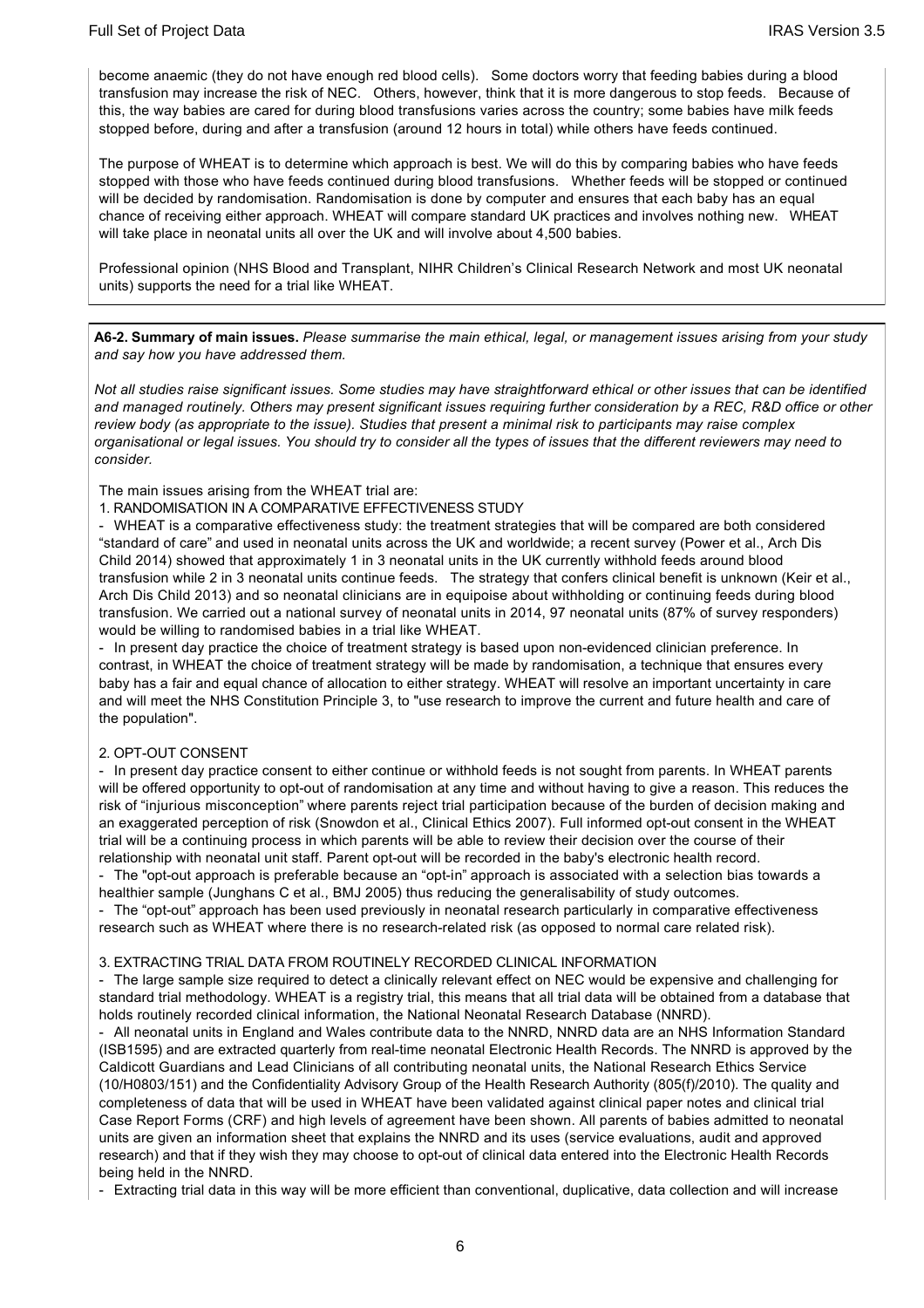value and reduce waste in research (Chalmers I et al., Lancet 2014).

- Use of the NNRD to support the trial has an additional fail-safe benefit in that a baby's data cannot be used for WHEAT unless there is a positive entry in the baby's Electronic Health Record that the parent information sheet has been given and discussed with the parents, this entry will be esigned by the person registering this on the system.

#### 4. TWINS AND MULTIPLE BIRTHS

Around a third of preterm babies admitted to neonatal care are part of a multiple birth set. It is generally considered preferable to randomise multiple births individually, thus recognising their individual right to the fair test of randomisation. Despite this in WHEAT we have elected to randomise all babies that are part of the same multiple birth set (e.g. both twins) to the same intervention. As outcomes are correlated within multiple birth sets this means that more babies need to be recruited to achieve a sample size of sufficient power. This approach has been chosen because the view of the parent member of the WHEAT trial development group (HR) and parent advocate groups (TAMBA Twins And Multiple Birth Association; Bliss, the national charity for babies born "too early, too small, too sick") is that twins should be randomised to the same intervention group in un-blinded studies such as WHEAT.

#### 5. INCLUSION BENEFIT

We have stated that there may be a benefit of participating in clinical trials in the patient information sheet as follows:

 "Each of the two options in the WHEAT study is currently used by doctors in the UK because we do not know which one is better. For babies not taking part in the WHEAT study, the choice of whether or not to stop feeds is made according to the preference of the local medical team.

This non-evidence based approach to neonatal care may involve more risk than being in a study like WHEAT which involves a carefully designed protocol and consistent monitoring."

Patients enrolled in randomised controlled trials, including those allocated to the control arm, have better outcomes than comparable non-participants. This has been most recently demonstrated in a large neonatal trial (Carlo et al., 2013 NEJM), but the same benefit has been detected in previous neonatal (Schmidt et al., J Perinatol 1999) and adult randomised trials (reviewed in Braunholtz et al., J Clin Epidemiol 2001). We believe we have a duty to provide parents with clear information about both the benefits and the risks of research participation.

### **3. PURPOSE AND DESIGN OF THE RESEARCH**

| A7. Select the appropriate methodology description for this research. Please tick all that apply: |
|---------------------------------------------------------------------------------------------------|
| Case series/ case note review                                                                     |
| Case control                                                                                      |
| Cohort observation                                                                                |
| Controlled trial without randomisation                                                            |
| Cross-sectional study                                                                             |
| Database analysis                                                                                 |
| Epidemiology                                                                                      |
| Feasibility/ pilot study                                                                          |
| Laboratory study                                                                                  |
| Metanalysis                                                                                       |
| Qualitative research                                                                              |
| Questionnaire, interview or observation study                                                     |
| Randomised controlled trial                                                                       |
| Other (please specify)                                                                            |
|                                                                                                   |

**A10. What is the principal research question/objective?** *Please put this in language comprehensible to a lay person.*

In babies born <30 weeks gestation (Patient) does withholding milk feeds before, during and immediately after a blood transfusion (Intervention), compared to continued feeding (Control), reduce the incidence of severe necrotising enterocolitis (Outcome)?

**A11. What are the secondary research questions/objectives if applicable?** *Please put this in language comprehensible to*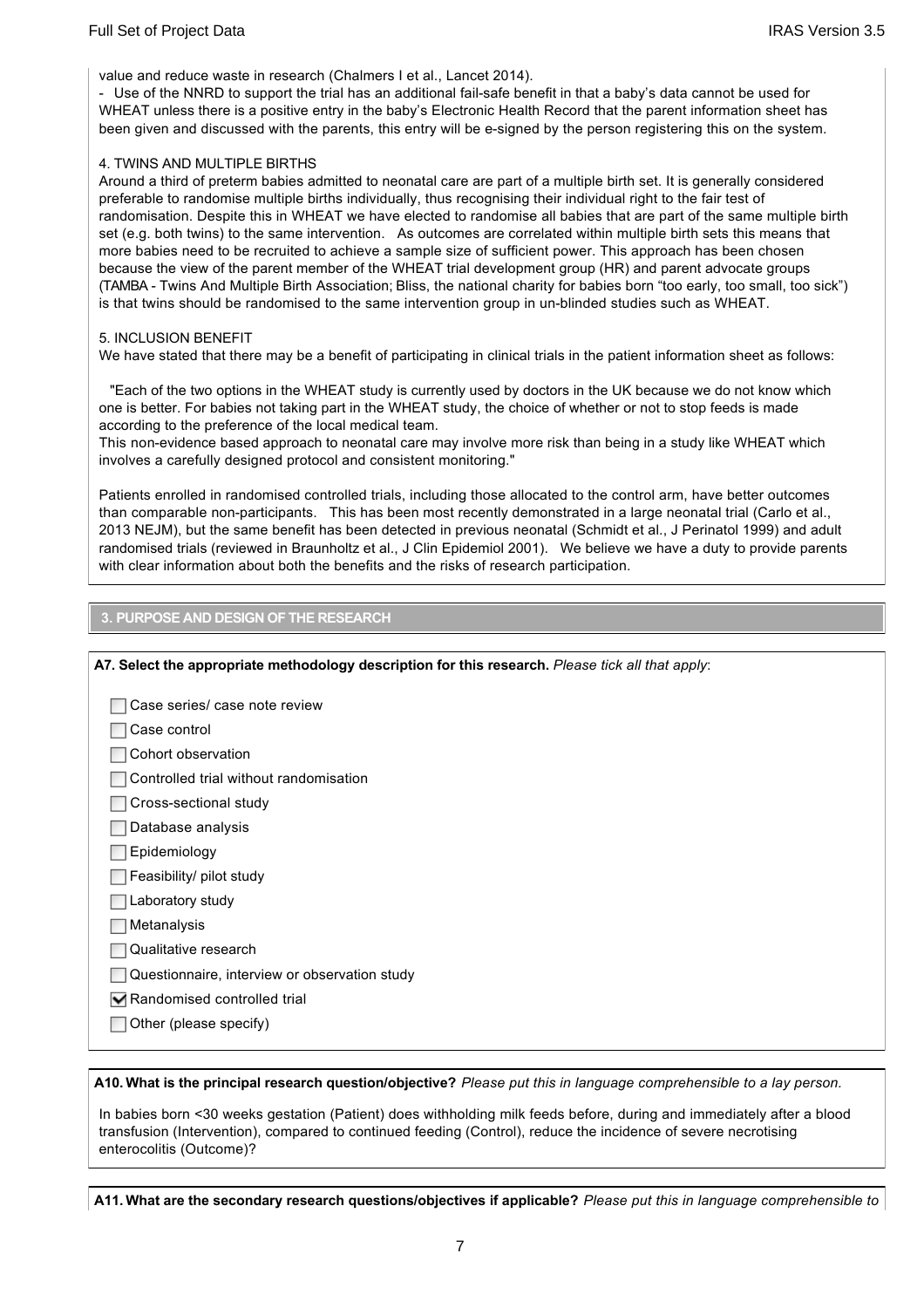#### *a lay person.*

In babies born <30 weeks gestation does withholding milk feeds before, during and immediately after a blood transfusion, compared to continued feeding (Control), reduce the incidence of:

- 1. Necrotising enterocolitis of lesser severity
- 2. Death before discharge from the neonatal unit

In babies born <30 weeks gestation does withholding feeds before, during and immediately after a blood transfusion, compared to continued feeding (Control), reduce the length of time babies stay on the neonatal unit before going home.

#### **A12. What is the scientific justification for the research?** *Please put this in language comprehensible to a lay person.*

IMPORTANCE: Necrotising enterocolitis (NEC) is a feared disease that affects 510% of very preterm infants (about 500 babies annually); over 100 babies die from NEC in England each year and 45% of survivors suffer neurodevelopmental impairment. NEC incurs sizable healthcare costs: NEC that requires surgery increases length of stay by over 6 weeks.

#### NEED FOR EVIDENCE:

 There is an association between milk feeding during blood transfusion and NEC, plausibly due to altered blood flow and intestinal ischaemia. Preterm infants are among the most transfused patient groups, more than 90% of babies under 30 weeks gestation at birth will receive a blood transfusion and babies transfused received a mean of 4 packed red cell transfusions during their neonatal unit admission (range of 1-27 transfusions).

- In a 2012 systematic review two observational studies were identified and showed an association between withholding feeds during blood transfusion and a reduced incidence of NEC. The authors concluded that "withholding feeding during transfusion may reduce the risk of NEC, although the level of evidence is low" and suggested that randomised controlled trials be carried out. We have updated this systematic review (one further observational study was identified) and performed a meta-analysis that showed a halving of NEC (odds ratio 0.53) following withholding feeds during blood transfusion. There are no published randomised controlled trials that have examined this research question.

#### RELEVANCE:

 Current UK clinical practice varies, reflecting the limited evidence base. We conducted a national survey in 2014 that showed that 1 in 3 UK neonatal units routinely withhold feeds during blood transfusions, while other units continue to feed. Both approaches being compared in WHEAT are considered to be standard UK practice.

 The simple practice of withholding milk feeds during and round the time of packed red cell transfusion might prevent deaths from NEC and reduce the significant long-term health and neurodevelopmental burden associated with this disease. Conversely, given the trophic effects of human milk that contains a number of growth factors and immunological agents, it is biologically plausible that episodes of withholding feeds in preterm babies might adversely affect intestinal integrity and development, and increase the risk of NEC. Equally, if withholding enteral feeds has no effect on the development of NEC this practice can be safely discontinued and the associated negative nutritional effects avoided.

#### JUSTIFICATION:

- Professional and parent opinion supports the need for a trial; prevention of NEC has been identified by service users and health professionals as the third most important treatment uncertainty in the field of preterm birth (NIHR James Lind Alliance preterm birth priority setting partnership, Duley et al., Lancet 2014), preceded only by "prevention of preterm birth" and "prevention of infection".

 The National Blood and Transplant Serious Hazards Of Transfusion (SHOT) report in 2012 and 2013 reported cases of NEC possibly associated with packed red cell transfusion and called for prospective studies to investigate a causal relationship. In addition there have been multiple published calls for a large scale randomized controlled trial from academics, clinicians and nursing professionals.

**A13. Please summarise your design and methodology.** *It should be clear exactly what will happen to the research participant, how many times and in what order. Please complete this section in language comprehensible to the lay person. Do not simply reproduce or refer to the protocol. Further guidance is available in the guidance notes.*

The hypothesis being tested is that withholding enteral feeds around blood transfusion leads to a reduction in severe necrotising enterocolitis (NEC).

DESIGN: Randomised, controlled, parallel arm, open, multicentre, superiority registry trial; central block randomisation, variable block sizes, 1:1 allocation; stratification by site, minimisation by sex, gestational age and birth weight.

A randomised registry trial is a randomised trial where electronic health records (EHR) are used to improve efficiency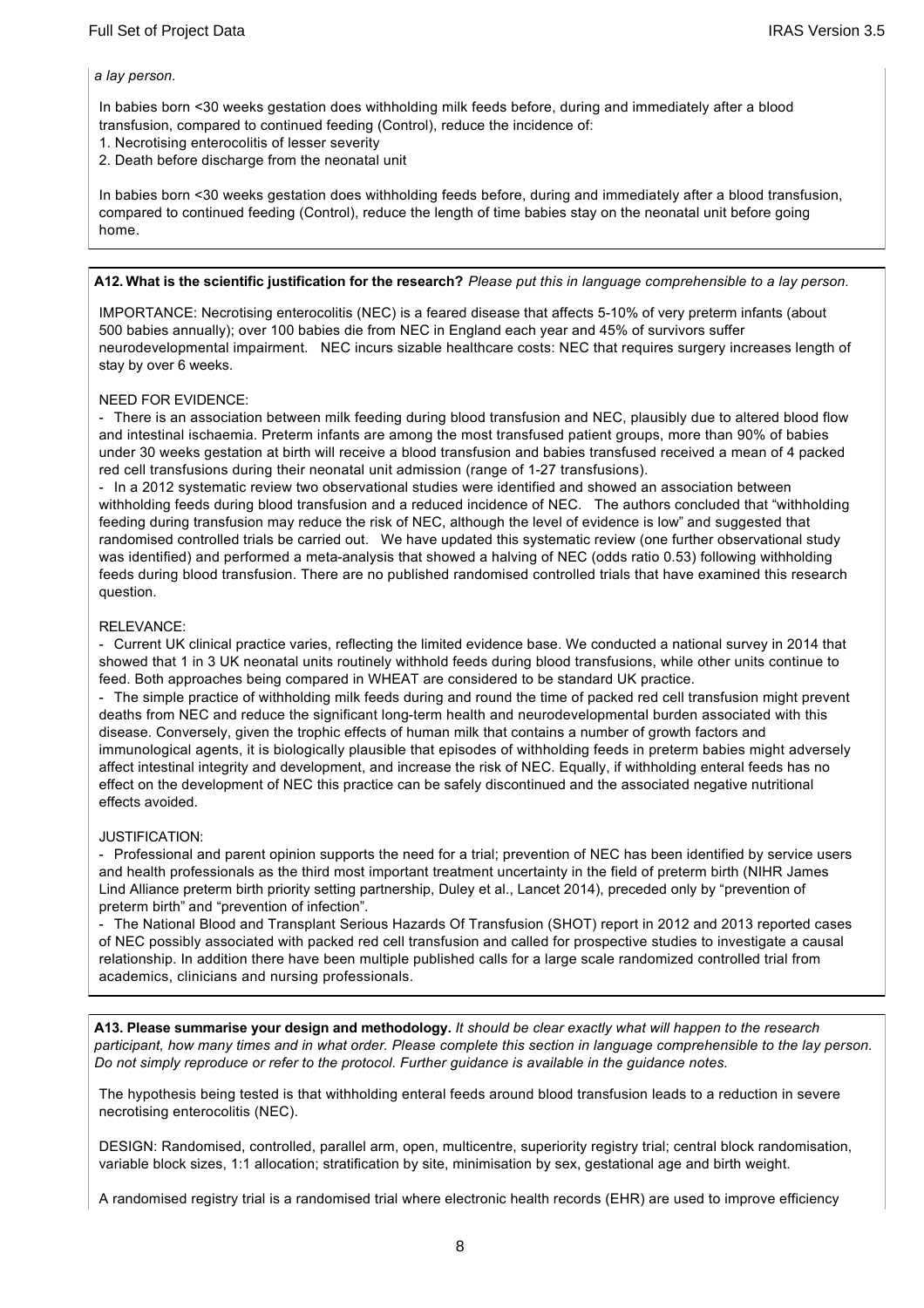and reduce costs: identification and recruitment of research participants is incorporated into the EHR, and all trial data are extracted from an existing database containing data extracted from the EHR.

#### OUTCOMES:

Primary: Severe NEC (diagnosis by histology OR at laparotomy/post mortem OR recorded on death certificate) Secondary: Death before hospital discharge; length of hospital stay; NEC of lesser severity.

SETTING: 110 UK neonatal units.

INTERVENTION: Stopping milk feeds 4 hours before, during and for 4 hours after blood transfusion and providing intravenous fluid (this is standard care for approximately.

CONTROL: No alteration in enteral feeding. The control represents the most common practice in the UK (approximately 2/3 of neonatal units do not alter enteral feeds during blood transfusion).

SAMPLE SIZE: A total sample of 4650 would provide 80% power (5% significance) to detect a plausible risk reduction in severe NEC from 4% to 2.5%.

TRIAL DATA COLLECTION: All trial data will be obtained from an existing research database, the National Neonatal Research Database (NNRD). This holds patient level clinical data from 2007 to the present extracted quarterly from the EHR of all admissions to NHS neonatal units in England and Wales. Data items are a NHS Information Standard and appropriate approvals are held. NNRD data has been validated against clinical trial data and patient notes. During the WHEAT trial, key data items (allocation and outcome data) will be validated by local clinicians using an established national system.

DURATION: 42 months, 36 month trial, 4 months follow up, 2 months write up.

PARTICIPANT TIMELINE: All preterm infants born at <30 weeks gestational age that survive delivery are admitted to a neonatal unit immediately after birth. In UK NHS neonatal units all babies have admission details (such as gestational age and birth weight) entered onto an EHR system shortly after admission. In neonatal units participating in the WHEAT trial the EHR will be programmed to automatically flag babies that meet the inclusion criteria for the WHEAT trial to clinical staff. Clinical staff will then approach the parents of eligible babies, explain WHEAT and the optout consent process and provide them with a copy of the parent information sheet. The clinical staff member will then record that this explanation has been given to parents on the EHR. A nationally agreed UK standard (audited as part of the National Neonatal Audit Programme) is that all parents are spoken to by a senior member of staff within 24 hours of neonatal unit admission, we expect that explanation of the WHEAT trial will occur within the same period.

Where parents choose not to opt out their baby will be randomised to either be fed or not fed during blood transfusions. In practice this means that when the clinical team looking after a participating baby decide that a blood transfusion is clinically indicated AND the baby is receiving milk feeds the baby will either:

1. Be made nil by mouth from 4 hours before the blood transfusion, during the blood transfusion (this lasts about 4 hours) and for 4 hours after the blood transfusion is finished (approximately 12 hours in total). During this period the baby will be placed on intravenous fluid or nutrition as per local unit policy.

OR

2. Have milk feeds continued before, during and after the blood transfusion.

If the baby requires any further blood transfusions during their neonatal unit stay they will remain allocated to the same intervention group.

There will be no other involvement of the baby or their family in the WHEAT trial. All trial data (including outcome data) will be extracted from existing EHR data that is entered in the course of routine clinical care.

**A141. In which aspects of the research process have you actively involved, or will you involve, patients, service users, and/or their carers, or members of the public?**

 $\nabla$  Design of the research

Management of the research

Undertaking the research

Analysis of results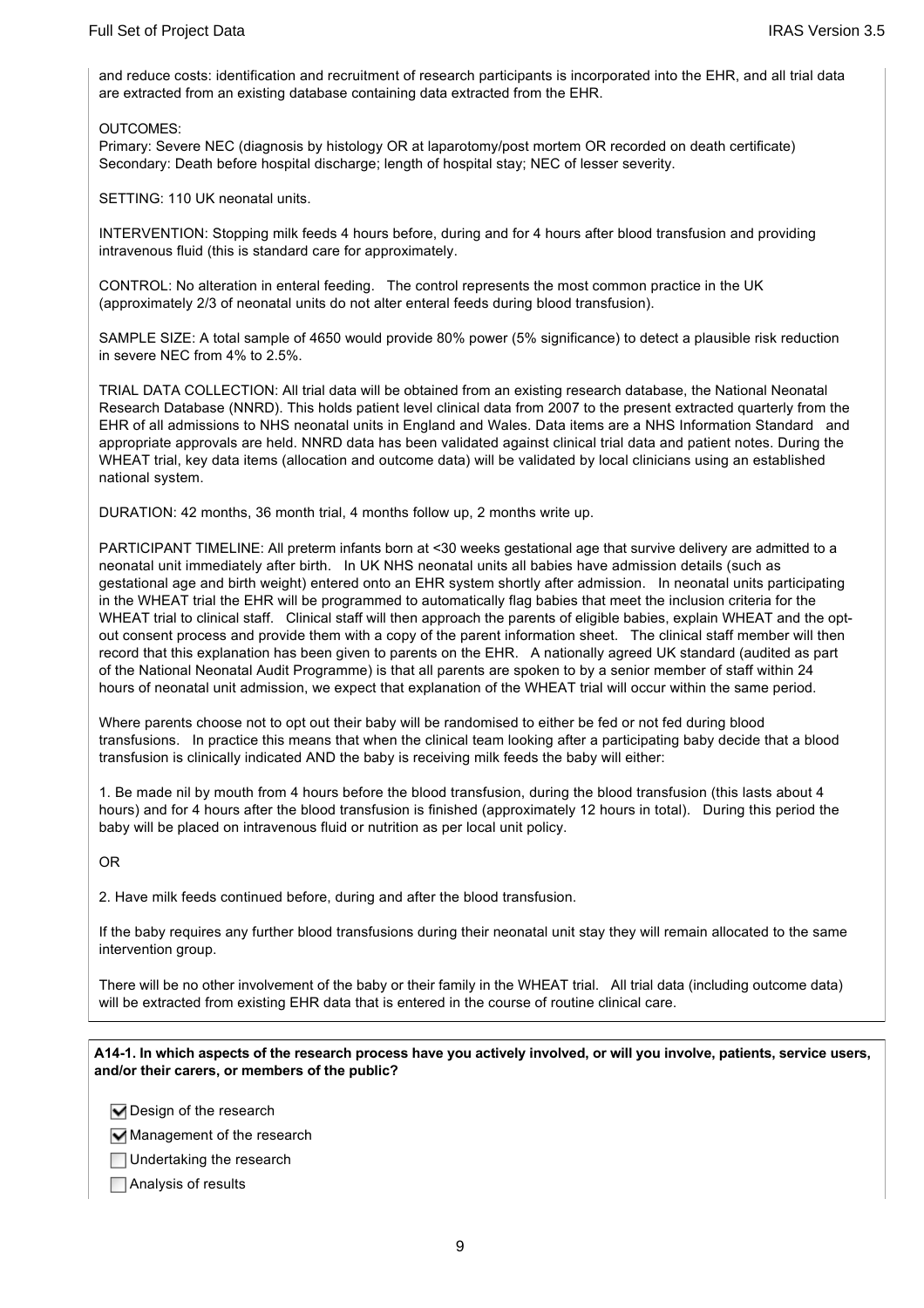$\nabla$  Dissemination of findings

None of the above

*Give details of involvement, or if none please justify the absence of involvement.*

Choice of research question: "What interventions are most effective to prevent NEC?" is ranked the third most important research question by service users and health professionals in the NIHR James Lind Alliance Preterm Birth Priority Setting Partnership (Duley et al., Lancet 2014), of which Chris Gale was a steering group member.

Design of the research: We convened parent focus groups that confirmed strong support, informed trial design, and contributed to outcome measure selection. WHEAT has received favourable lay review and is supported by the NIHR Enabling Involvement Fund. A mother of preterm twins (HR) and a representative of Bliss (ZC), the charity for babies "born too soon, too small or too sick", are co-applicants and have helped design the trial as members of the trial development group.

Management of the research: HR and ZC are co-applicants and will be involved in ongoing management of the trial as members of the trial steering group.

Dissemination of findings: The dissemination of trial findings will be led by HR and ZC.

**4. RISKS AND ETHICAL ISSUES**

### **RESEARCH PARTICIPANTS**

| A15. What is the sample group or cohort to be studied in this research? |
|-------------------------------------------------------------------------|
| Select all that apply:                                                  |
| <b>Blood</b>                                                            |
| Cancer                                                                  |
| Cardiovascular                                                          |
| <b>Congenital Disorders</b>                                             |
| Dementias and Neurodegenerative Diseases                                |
| <b>Diabetes</b>                                                         |
| Ear                                                                     |
| Eye                                                                     |
| Generic Health Relevance                                                |
| Infection                                                               |
| Inflammatory and Immune System                                          |
| <b>Injuries and Accidents</b>                                           |
| <b>Mental Health</b>                                                    |
| Metabolic and Endocrine                                                 |
| Musculoskeletal                                                         |
| Neurological                                                            |
| Oral and Gastrointestinal                                               |
| $\nabla$ Paediatrics                                                    |
| Renal and Urogenital                                                    |
| Reproductive Health and Childbirth                                      |
| Respiratory                                                             |
| Skin                                                                    |
| <b>Stroke</b>                                                           |
|                                                                         |
|                                                                         |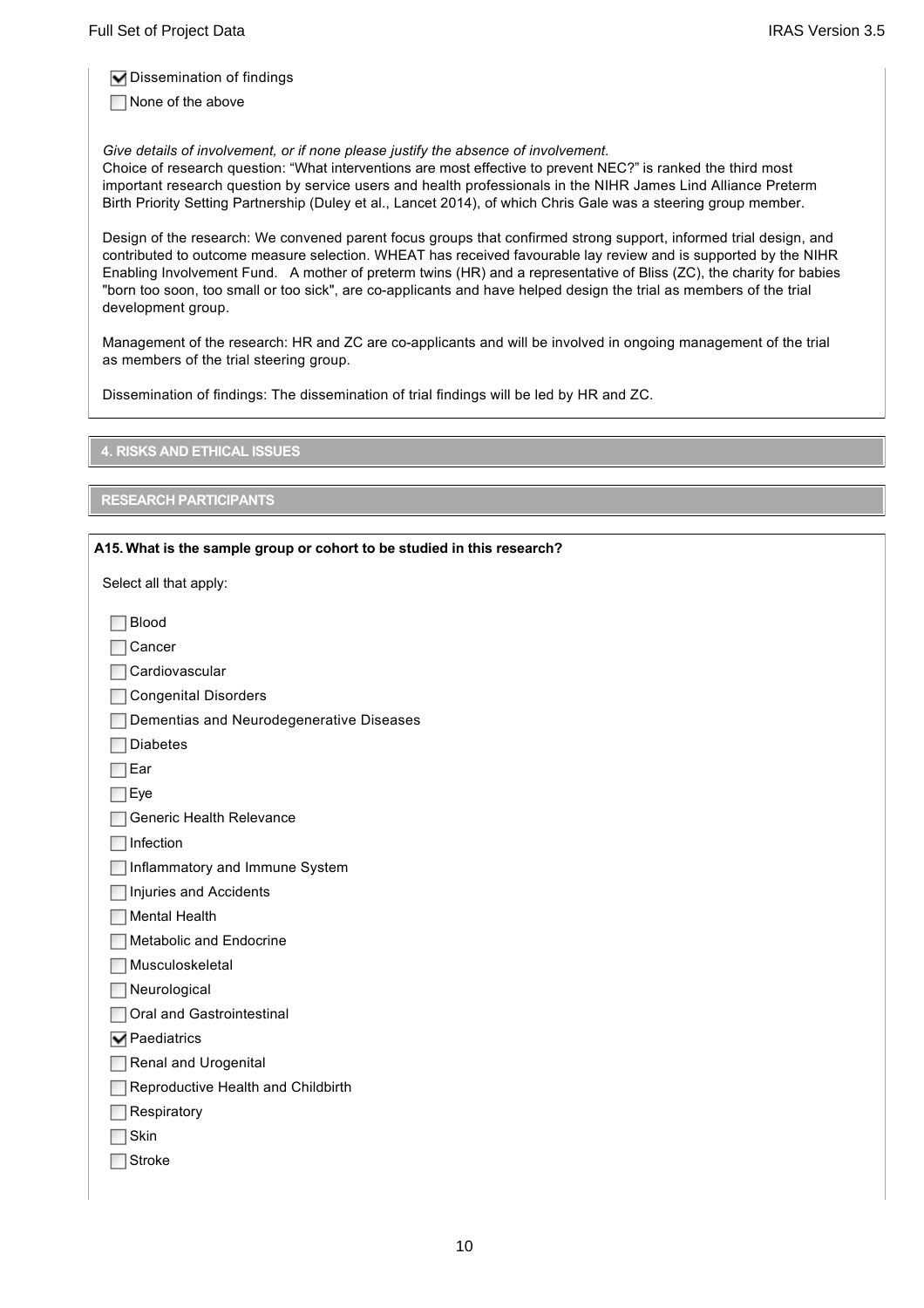| Gender:             | Male and female participants |
|---------------------|------------------------------|
| Lower age limit: 22 | Weeks gestational age        |
| Upper age limit: 30 | Weeks gestational age        |

#### **A171. Please list the principal inclusion criteria (list the most important, max 5000 characters).**

Gestational age at birth <30 weeks (up to and including 29+6 weeks).

Babies will be recruited shortly after birth (and therefore before they are scheduled to have a blood transfusion in most cases). Blood transfusion is almost universal in babies of this gestational age (90-95% will need at least one blood transfusion prior to discharge).

#### **A172. Please list the principal exclusion criteria (list the most important, max 5000 characters).**

No exclusion criteria.

### **RESEARCH PROCEDURES, RISKS AND BENEFITS**

**A18. Give details of all nonclinical intervention(s) or procedure(s) that will be received by participants as part of the research protocol.** *These include seeking consent, interviews, nonclinical observations and use of questionnaires.*

Please complete the columns for each intervention/procedure as follows:

1. Total number of interventions/procedures to be received by each participant as part of the research protocol.

2. If this intervention/procedure would be routinely given to participants as part of their care outside the research, how many of the total would be routine?

3. Average time taken per intervention/procedure (minutes, hours or days)

4. Details of who will conduct the intervention/procedure, and where it will take place.

| Intervention or procedure                                  | 1 2 3 |                   |                                                             |
|------------------------------------------------------------|-------|-------------------|-------------------------------------------------------------|
| Explaining the trial and the opt-out consent<br>procedure. |       | 1 0 30<br>minutes | A member of the local clinical, nursing or<br>research team |

**A19. Give details of any clinical intervention(s) or procedure(s) to be received by participants as part of the research protocol.** *These include uses of medicinal products or devices, other medical treatments or assessments, mental health interventions, imaging investigations and taking samples of human biological material. Include procedures which might be received as routine clinical care outside of the research.*

Please complete the columns for each intervention/procedure as follows:

1. Total number of interventions/procedures to be received by each participant as part of the research protocol.

2. If this intervention/procedure would be routinely given to participants as part of their care outside the research, how many of the total would be routine?

3. Average time taken per intervention/procedure (minutes, hours or days).

4. Details of who will conduct the intervention/procedure, and where it will take place.

| Intervention or procedure                                                             | 1 2 3 |      | 4                                                                                                                                                                                     |
|---------------------------------------------------------------------------------------|-------|------|---------------------------------------------------------------------------------------------------------------------------------------------------------------------------------------|
| Withholding enteral feeds before, during<br>and after transfusion of packed red cells |       |      | 4 0 12 hours Neonatal nurse on the neonatal unit.                                                                                                                                     |
| with concurrent provision of intravenous<br>fluid/dextrose.                           |       |      | This intervention will only apply to half of the enrolled<br>infants (those randomised to the intervention arm). This<br>practice is routine clinical care in approximately 1/3 of UK |
| Eligible babies have on average 4<br>transfusions (range 1-27)                        |       |      | neonatal units.                                                                                                                                                                       |
| Siting an additional intravenous cannula 1                                            | 0     | - 10 | Neonatal doctor or nurse on the neonatal unit.                                                                                                                                        |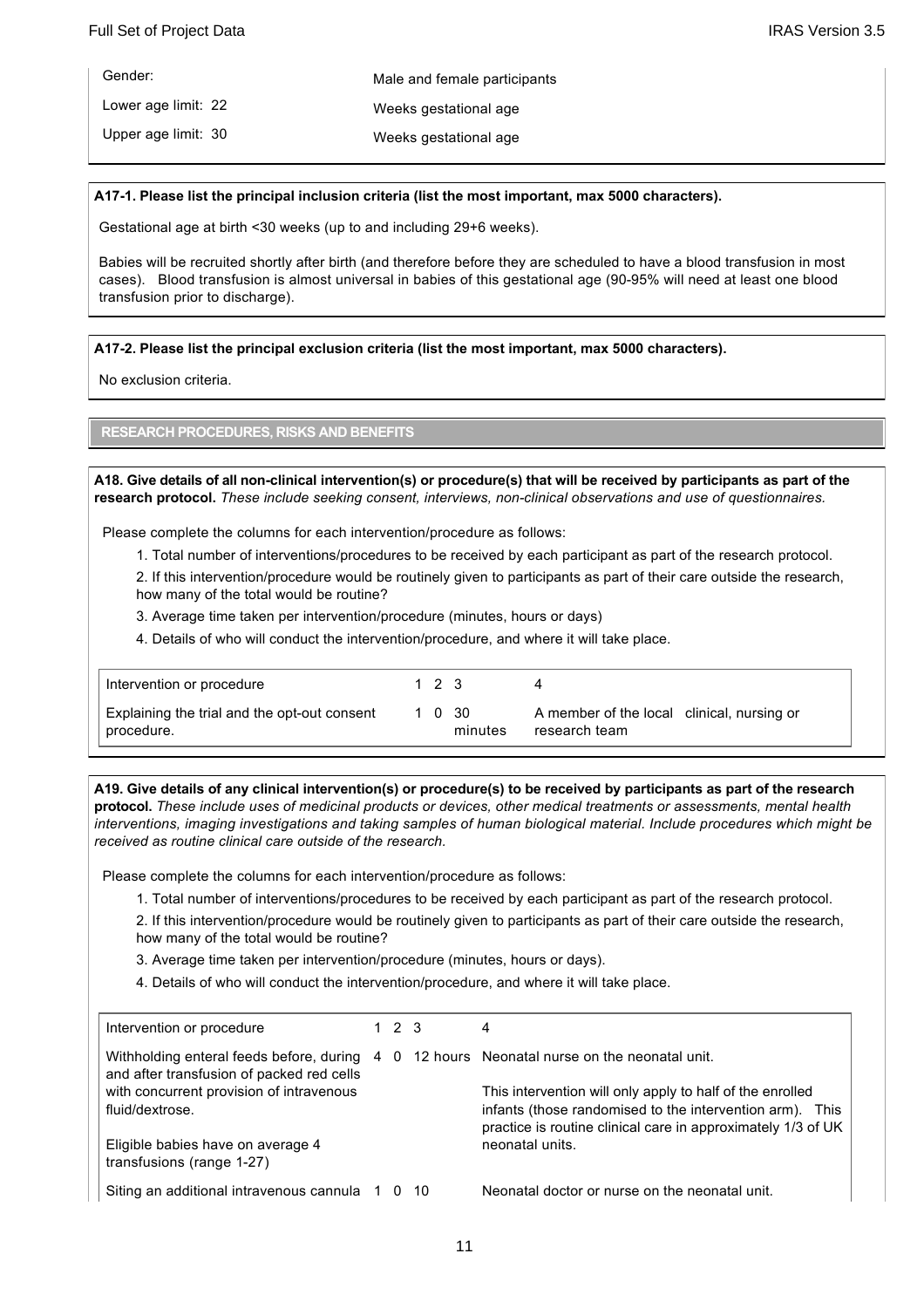| for provision of i.v. fluid. | minutes | This intervention will only apply to half of the enrolled<br>infants (those randomised to the intervention arm), and<br>only in a limited number of cases (estimated to be one<br>here - usually there will be sufficient i.v. access). |
|------------------------------|---------|-----------------------------------------------------------------------------------------------------------------------------------------------------------------------------------------------------------------------------------------|
|                              |         | This practice is routine clinical care in approximately 1/3<br>of UK neonatal units.                                                                                                                                                    |
|                              |         |                                                                                                                                                                                                                                         |

#### **A20. Will you withhold an intervention or procedure, which would normally be considered a part of routine care?**

Yes No

#### **A21. How long do you expect each participant to be in the study in total?**

Participants will be in the study until they are discharged from neonatal care. The mean duration of neonatal care for babies in the WHEAT trial (<30 weeks gestational age) is 12 weeks.

#### **A22. What are the potential risks and burdens for research participants and how will you minimise them?**

*For all studies, describe any potential adverse effects, pain, discomfort, distress, intrusion, inconvenience or changes to lifestyle. Only describe risks or burdens that could occur as a result of participation in the research. Say what steps would be taken to minimise risks and burdens as far as possible.*

There are 2 potential burdens of withholding feeds around blood transfusion:

1. HUNGER: The parent member of the WHEAT trial development group (HR) has identified hunger in infants allocated to the intervention arm as a potential burden, although it must also be noted that withholding feeds, and the possible hunger associated with it, is routine practice in approximately 1 in 3 UK neonatal units.

Babies that are randomised to receive the intervention (withholding enteral feeds around blood transfusion) will undergo a 12 hour period where they receive no enteral (milk) feeds. During this period they will receive intravenous nutrition or dextrose (the choice of which be left to the discretion of to the clinical team). It is not known when preterm babies start to experience hunger and if they do, whether this is alleviated by intravenous dextrose or nutrition. The provision of intravenous dextrose or nutrition will be provided to all babies to ensure they do not become hypoglycaemic or dehydrated. This practice will minimise as much as possible the potential discomfort of hunger. HR has helped to develop the patient information sheet to explain this.

2. A SECOND I.V. DRIP: In a limited number of cases a second intravenous drip (in addition to the intravenous drip that will be used to transfuse the blood) may be needed to infuse intravenous dextrose or nutrition to babies allocated to the withholding feeds arm. This will only represent a deviation from routine practice in the 2/3 of UK units that continue feeds during blood transfusions and only in babies randomised to the intervention group. This will only apply to a small number of babies - babies that are fully milk fed but need to be fed milk every 3 hours or less.

For babies receiving feeds every 4 hours:

 The intravenous drip that will be needed to transfuse blood can be sited 4 hours earlier and used to infuse dextrose or nutrition before the transfusion.

The same intravenous drip can be used following the blood transfusion to infuse dextrose or nutrition.

 During the blood transfusion itself (which lasts for 4 hours) intravenous dextrose or nutrition can be safely discontinued.

For babies already requiring intravenous fluid or nutrition in addition to enteral feeds:

 The amount of intravenous fluid or nutrition can be increased to compensate for the enteral feeds that will be withheld.

**A23. Will interviews/ questionnaires or group discussions include topics that might be sensitive, embarrassing or upsetting, or is it possible that criminal or other disclosures requiring action could occur during the study?**

 $OYes$   $\odot$  No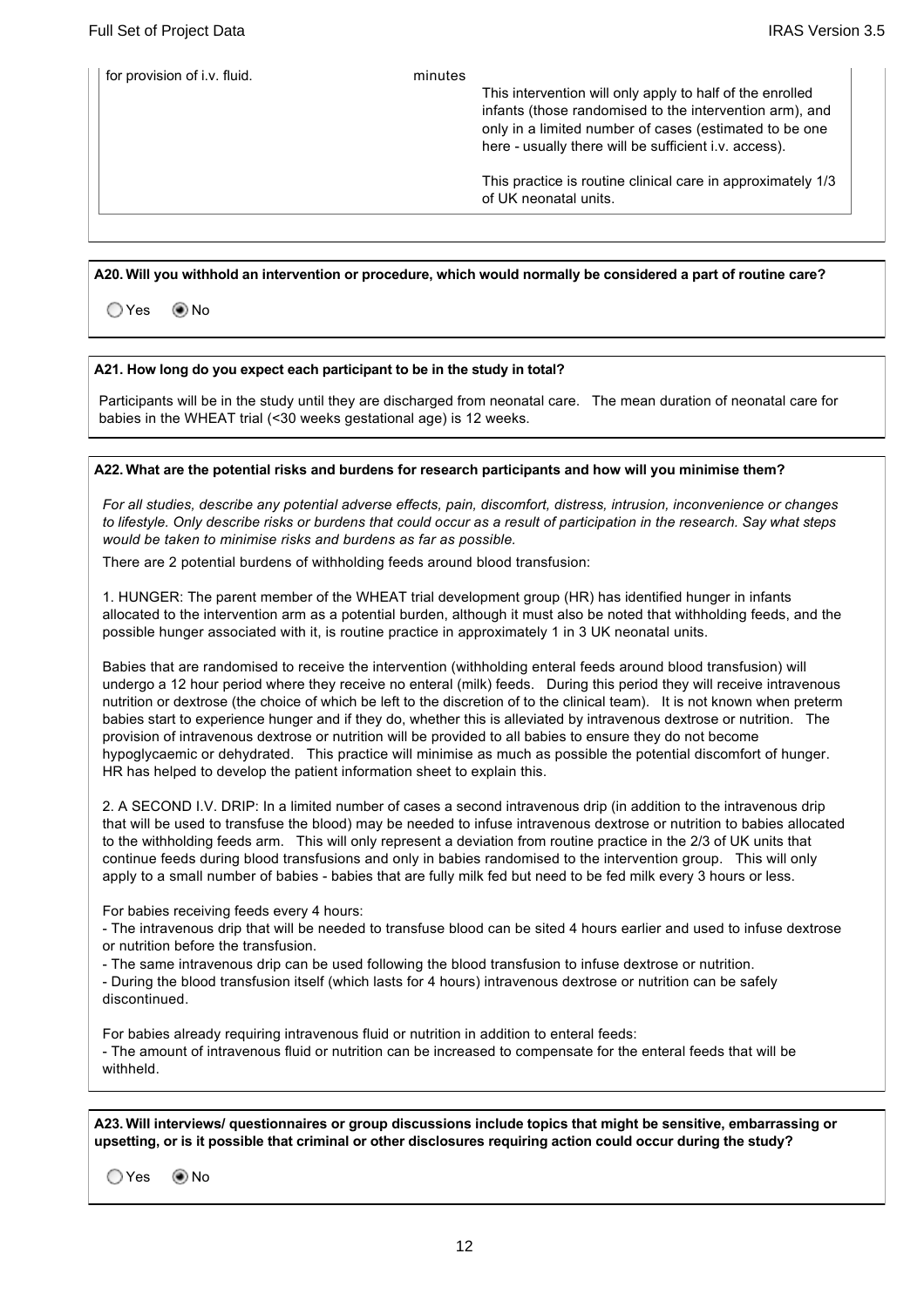#### **A24. What is the potential for benefit to research participants?**

Recent evidence from a large multicentre neonatal comparative effectiveness trial (a study that compares treatments that are accepted and used in day to day practice, like the WHEAT trial) demonstrates that infants participating in the trial had lower rates of death and disability when compared to both infants who did not participate and to historical controls (Carlo et al., 2013 NEJM). This supports previous neonatal studies that have shown a similar "inclusion benefit" (Schmidt et al., J Perinatol 1999).

For this reason we have stated that there may be a benefit of participating in a clinical trial such as WHEAT in the patient information sheet:

"Each of the two options in the WHEAT study is currently used by doctors in the UK because we do not know which one is better. For babies not taking part in the WHEAT study, the choice of whether or not to stop feeds is made according to the preference of the local medical team.

This non-evidence based approach to neonatal care may involve more risk than being in a study like WHEAT which involves a carefully designed protocol and consistent monitoring."

**A25. What arrangements are being made for continued provision of the intervention for participants, if appropriate, once the research has finished?** *May apply to any clinical intervention, including a drug, medical device, mental health intervention, complementary therapy, physiotherapy, dietary manipulation, lifestyle change, etc.*

Enrolment in the WHEAT trial will end when a baby is discharged from the neonatal unit. The intervention that is being tested in the WHEAT trial is only applicable to babies who are admitted to neonatal units (it is not applicable to paediatric intensive care units for example). For this reason continued provision of the intervention (withholding enteral feeds during blood transfusion) is not an issue in the WHEAT trial.

**A26. What are the potential risks for the researchers themselves?** *(if any)*

There are no risks to the researchers; the WHEAT trial will take place entirely within the neonatal unit.

**RECRUITMENT AND INFORMED CONSENT**

*In this section we ask you to describe the recruitment procedures for the study. Please give separate details for different study groups where appropriate.*

**A271. How will potential participants, records or samples be identified? Who will carry this out and what resources will be used?***For example, identification may involve a disease register, computerised search of social care or GP records, or*  review of medical records. Indicate whether this will be done by the direct care team or by researchers acting under *arrangements with the responsible care organisation(s).*

All surviving preterm infants born at <30 weeks gestational age are admitted to a neonatal unit immediately after birth. In UK NHS neonatal units admission details are entered onto an electronic health record system. In the WHEAT trial, the electronic health record in participating neonatal units will be modified to automatically identify (flag) eligible infants (gestational age <30 weeks at birth) to the clinical team.

**A272. Will the identification of potential participants involve reviewing or screening the identifiable personal information of patients, service users or any other person?**

 $OYes$   $O$  No

*Please give details below:* Only the direct clinical team will be involved in screening patient information.

**A28. Will any participants be recruited by publicity through posters, leaflets, adverts or websites?**

 $OYes$   $\odot$  No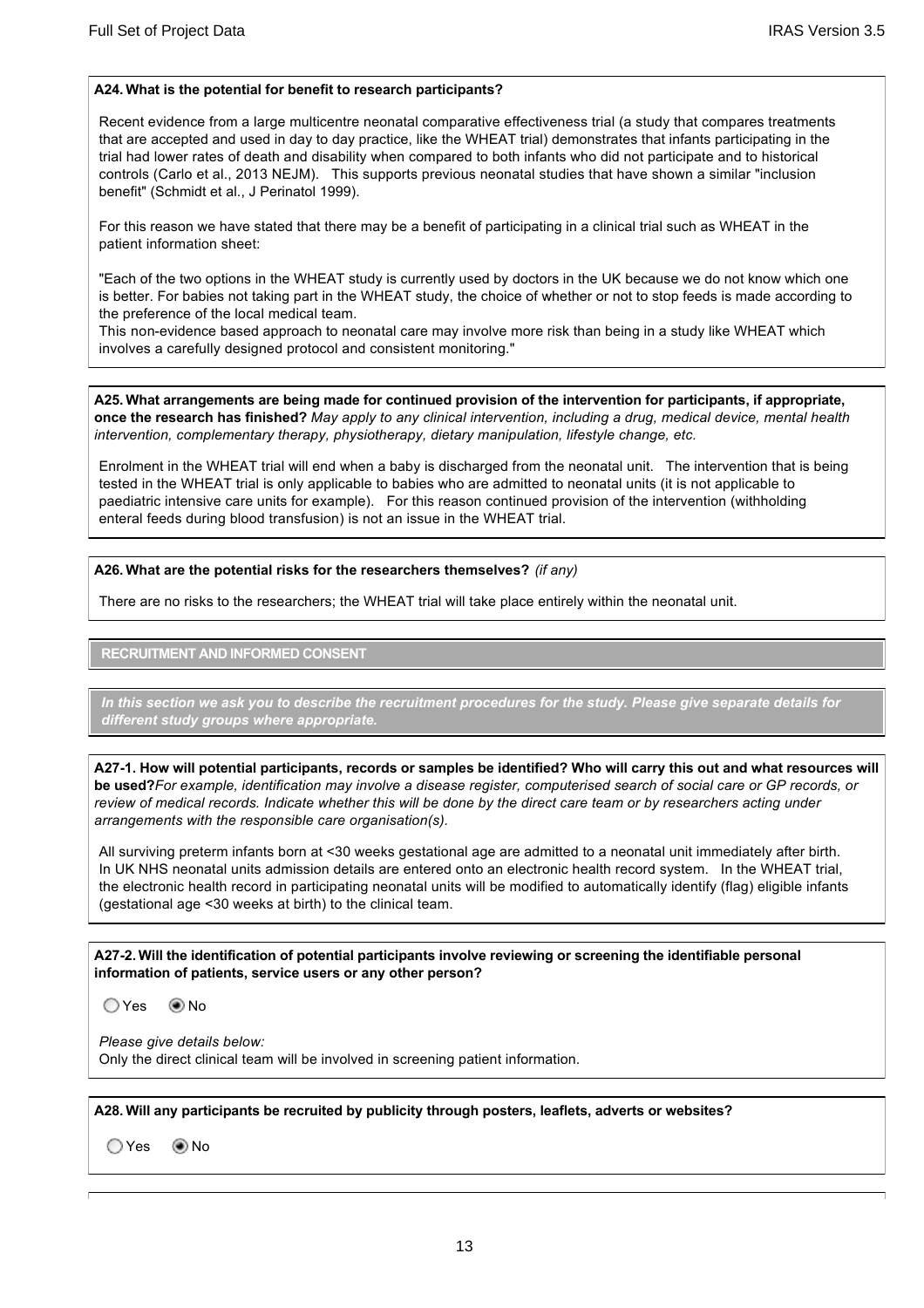#### **A29. How and by whom will potential participants first be approached?**

The parents of eligible babies will be approached by members of the clinical team. This may be neonatal doctors or nurses and will usually occur on the neonatal unit. It is an accepted national standard (and forms part of the National Neonatal Audit Progamme) that parents speak to a senior member of the neonatal team within 24 hours of their baby being admitted to a neonatal unit. We expect that the first explanation of the WHEAT trial and of "opt out" consent will take place over the same period.

In some circumstances (for example if a mother is admitted for monitoring or management of preterm labour) potential parents may be initially approached before the baby is delivered. In this circumstance the approach will still be by members of the neonatal clinical team, and the trial will be explained again after the baby is delivered.

#### **A301. Will you obtain informed consent from or on behalf of research participants?**

● Yes ○ No

*If you will be obtaining consent from adult participants, please give details of who will take consent and how it will be done, with details of any steps to provide information (a written information sheet, videos, or interactive material). Arrangements for adults unable to consent for themselves should be described separately in Part B Section 6, and for children in Part B Section 7.*

*If you plan to seek informed consent from vulnerable groups, say how you will ensure that consent is voluntary and fully informed.*

Informed opt-out consent will be sought on behalf of all participants.

*If you are not obtaining consent, please explain why not.*

*Please enclose a copy of the information sheet(s) and consent form(s).*

#### **A302. Will you record informed consent (or advice from consultees) in writing?**

OYes  No

*If No, how will it be recorded?*

Informed opt-out consent will be obtained from parents.

The WHEAT trial will be explained to parents shortly after their baby is admitted to the neonatal unit. Parents will be provided with the parent information sheet that explains the WHEAT trial and makes it clear that both arms (withholding feeds and continuing feeds) represent current clinical practice.

The parent information sheet will make it clear that opt-out consent is being requested. This means that if they do not want their baby to take part in the WHEAT trial they can inform the local clinical team at any time.

After the WHEAT trial and the "opt out" consent procedure have been explained to parents/carers this will be recorded in the Electronic Health Record. As a fail safe, randomisation to intervention or control arms will not be possible until this explanation has been recorded.

#### **A31. How long will you allow potential participants to decide whether or not to take part?**

Parents will be approached shortly after their baby is admitted to the neonatal unit (usually within the first 24 hours). Parents will be able to opt out of the WHEAT trial at any point.

**A32. Will you recruit any participants who are involved in current research or have recently been involved in any research prior to recruitment?**

Yes

O No

◯ Not Known

*If Yes, please give details and justify their inclusion. If Not Known, what steps will you take to find out?*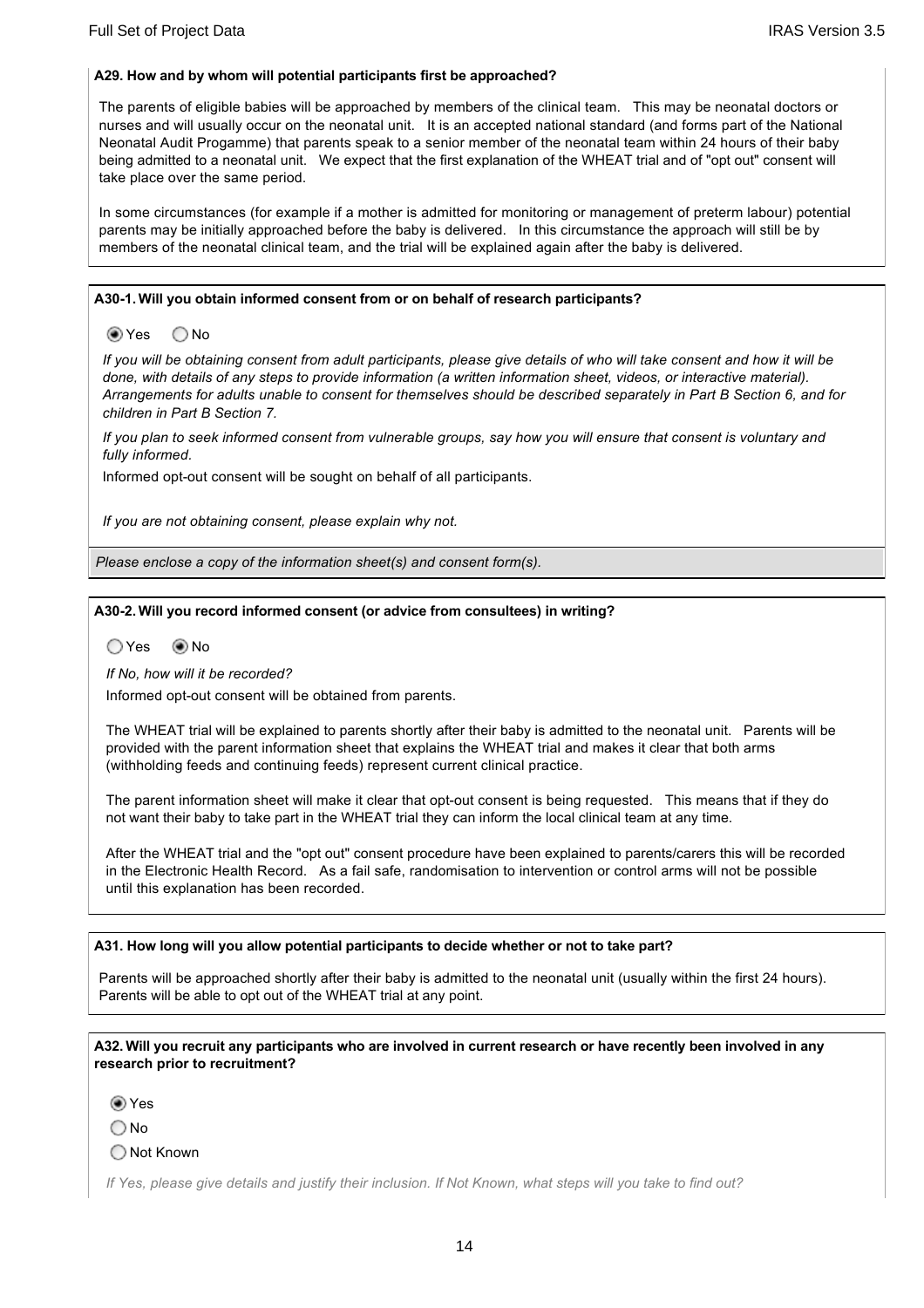# Full Set of Project Data Internal and the Unit of Project Data IRAS Version 3.5

Because both trial arms represent standard clinical practice there is no reason to exclude participants who are or have recently been involved in other research as even outside the WHEAT trial preterm babies will be exposed to one arm; all the WHEAT trial is doing is randomising this decision (rather than relying on a nonevidence based clinician preference).

#### **A331. What arrangements have been made for persons who might not adequately understand verbal explanations or written information given in English, or who have special communication needs?***(e.g. translation, use of interpreters)*

Interpreters will be used to explain the study and to obtain informed opt-out consent.

#### **A332. What arrangements will you make to comply with the principles of the Welsh Language Act in the provision of information to participants in Wales?**

All study documents will be translated into Welsh.

#### **A34. What arrangements will you make to ensure participants receive any information that becomes available during the course of the research that may be relevant to their continued participation?**

The Trial Steering Committee and Data Monitoring Committee (DMC) will be responsible for searching for relevant information that might become available during the course of the research study. If relevant information becomes available this will be reviewed by the DMC who will independently decide whether further action is needed and if so what this will entail.

**A35. What steps would you take if a participant, who has given informed consent, loses capacity to consent during the study?** *Tick one option only.*

 $\bigcirc$  The participant and all identifiable data or tissue collected would be withdrawn from the study. Data or tissue which is not identifiable to the research team may be retained.

 The participant would be withdrawn from the study. Identifiable data or tissue already collected with consent would be retained and used in the study. No further data or tissue would be collected or any other research procedures carried out on or in relation to the participant.

 $\bigcirc$  The participant would continue to be included in the study.

 $\bigcirc$  Not applicable – informed consent will not be sought from any participants in this research.

 $\bigcirc$  Not applicable – it is not practicable for the research team to monitor capacity and continued capacity will be assumed.

#### *Further details:*

*If you plan to retain and make further use of identifiable data/tissue following loss of capacity, you should inform participants about this when seeking their consent initially.*

### **CONFIDENTIALITY**

**In this section, personal data means any data relating to a participant who could potentially be identified. It includes pseudonymised data capable of being linked to a participant through a unique code number.**

**Storage and use of personal data during the study**

**A36. Will you be undertaking any of the following activities at any stage (including in the identification of potential participants)?***(Tick as appropriate)*

 $\blacktriangleright$  Access to medical records by those outside the direct healthcare team

Access to social care records by those outside the direct social care team

Electronic transfer by magnetic or optical media, email or computer networks

 $\Box$  Sharing of personal data with other organisations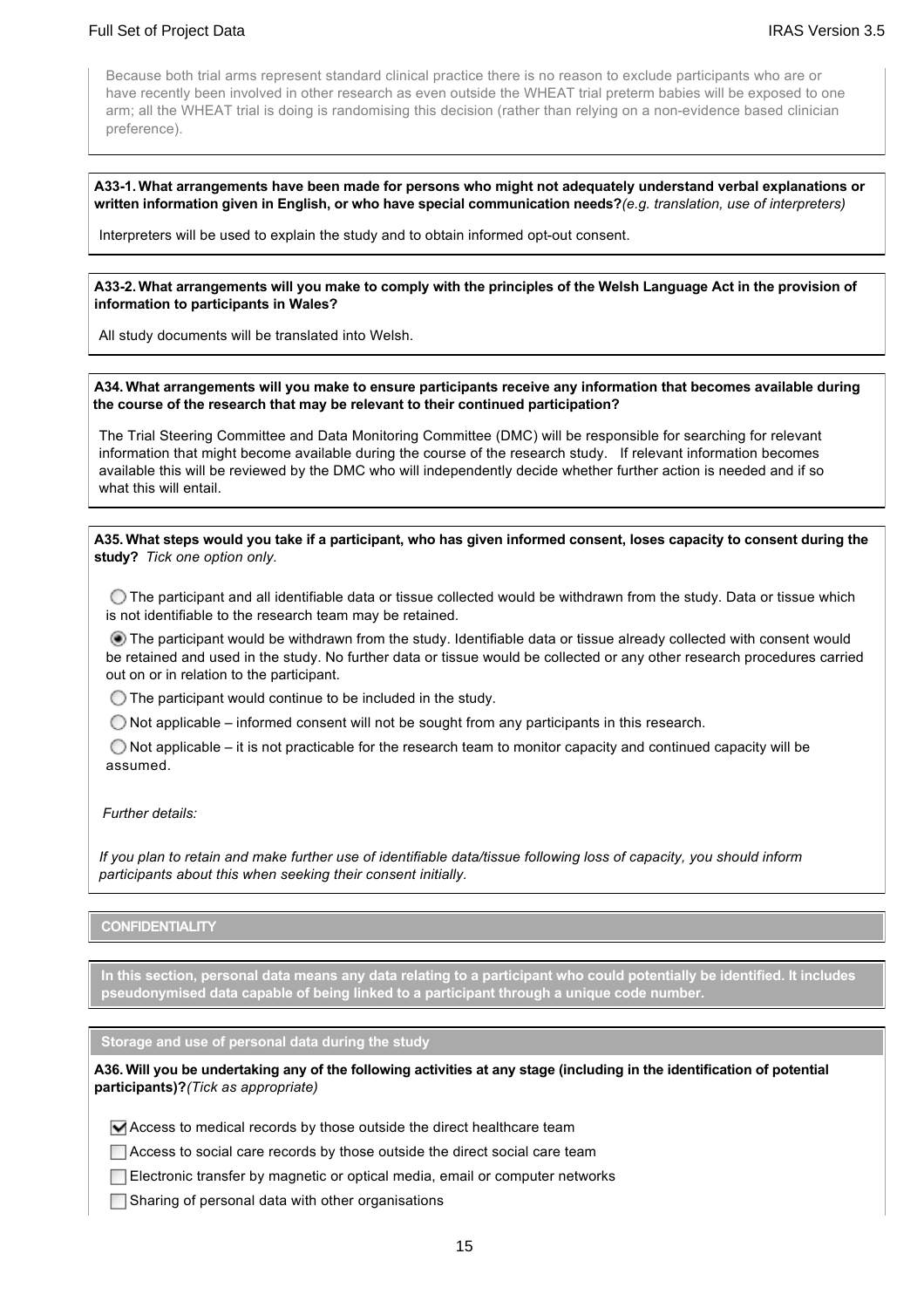$\Box$  Export of personal data outside the EEA

Use of personal addresses, postcodes, faxes, emails or telephone numbers

**Publication of direct quotations from respondents** 

 $\Box$  Publication of data that might allow identification of individuals

Use of audio/visual recording devices

 $\Box$  Storage of personal data on any of the following:

 $\Box$  Manual files (includes paper or film)

 $\overline{\blacktriangledown}$  NHS computers

Social Care Service computers

 $\Box$  Home or other personal computers

University computers

**Private company computers** 

**□Laptop computers** 

*Further details:*

Medical records will be accessed by members of the study team for the purposes of monitoring and audit, informed consent will be obtained prior to doing this.

### **A37. Please describe the physical security arrangements for storage of personal data during the study?**

Trial data will be extracted from and held as part of the National Neonatal Research Database (NNRD), based at Chelsea and Westminster NHS Foundation Trust. Approval for the NNRD is held from Caldicott Guardians and Lead Clinicians of all neonatal units in England and Wales, National Research Ethics Service (10/H0803/151), and Confidentiality Advisory Group of the Health Research Authority (8-05(f)/2010), while the Neonatal Data Set has been approved by the Review of Central Returns office (ROCRLite/OR/2027/FT6/001PMAND).

Data will be held in the secure Information Technology environment of Chelsea and Westminster Hospital.

**A38. How will you ensure the confidentiality of personal data?***Please provide a general statement of the policy and procedures for ensuring confidentiality, e.g. anonymisation or pseudonymisation of data.*

Data will be held as part of the National Neonatal Research Database (NNRD): appropriate NNRD, Chelsea and Westminster Trust IT and NHS Codes will be followed to ensure confidentiality of personal data.

**A40. Who will have access to participants' personal data during the study?** *Where access is by individuals outside the direct care team, please justify and say whether consent will be sought.*

Medical records will be accessed by members of the study team for the purposes of monitoring and audit, informed consent will be obtained prior to doing this.

**Storage and use of data after the end of the study**

#### **A41. Where will the data generated by the study be analysed and by whom?**

Data generated by the study will be analysed by the study team and at the National Neonatal Research Database at Chelsea and Westminster NHS Foundation Trust. Data will not be exported outside the UK.

**A42. Who will have control of and act as the custodian for the data generated by the study?**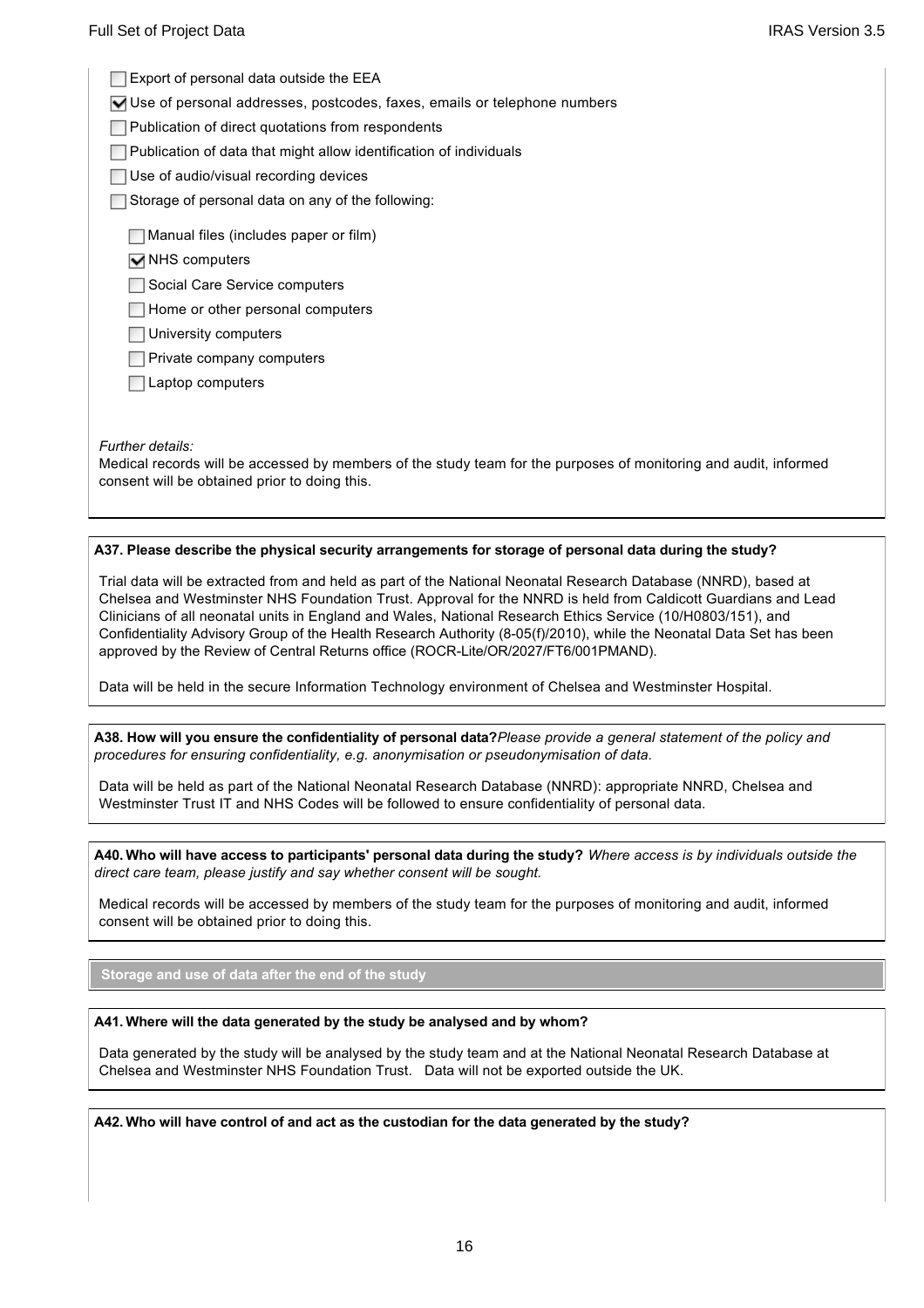|                | Title Forename/Initials Surname<br>Prof Neena | Modi |  |  |
|----------------|-----------------------------------------------|------|--|--|
| Post           | Professor of Neonatal Medicine                |      |  |  |
| Qualifications | MBBS, MD                                      |      |  |  |
| Work Address   | 4th Floor<br>Chelsea and Westminster Hospital |      |  |  |
|                |                                               |      |  |  |
|                | London                                        |      |  |  |
| Post Code      | <b>SW10 9NH</b>                               |      |  |  |
| Work Email     | n.modi@imperial.ac.uk                         |      |  |  |
| Work Telephone | +44 (0)20 8237 5102                           |      |  |  |
| Fax            | +44 (0)20 8746 8887                           |      |  |  |
|                |                                               |      |  |  |

**A43. How long will personal data be stored or accessed after the study has ended?**

◯ Less than 3 months

 $\bigcirc$  3 – 6 months

 $\bigcirc$  6 – 12 months

 $\bigcirc$  12 months – 3 years

Over 3 years

*If longer than 12 months, please justify:*  Personal data will be destroyed after 10 years as per Imperial College policy.

**A44. For how long will you store research data generated by the study?**

Years: 10

Months: 0

**A45. Please give details of the long term arrangements for storage of research data after the study has ended.***Say where data will be stored, who will have access and the arrangements to ensure security.*

Research data will be stored as part of the National Neonatal Research Database, as part of a national resource. Access to anonymised study data will be granted to appropriate organisations following applications to the WHEAT trial steering group. Access to identifiable information will be limited to the WHEAT trial PIs (NM and CG).

**INCENTIVES AND PAYMENTS**

**A46. Will research participants receive any payments, reimbursement of expenses or any other benefits or incentives for taking part in this research?**

○Yes ◉No

**A47. Will individual researchers receive any personal payment over and above normal salary, or any other benefits or incentives, for taking part in this research?**

O Yes <br>
© No

**A48. Does the Chief Investigator or any other investigator/collaborator have any direct personal involvement (e.g. financial, share holding, personal relationship etc.) in the organisations sponsoring or funding the research that may give rise to a possible conflict of interest?**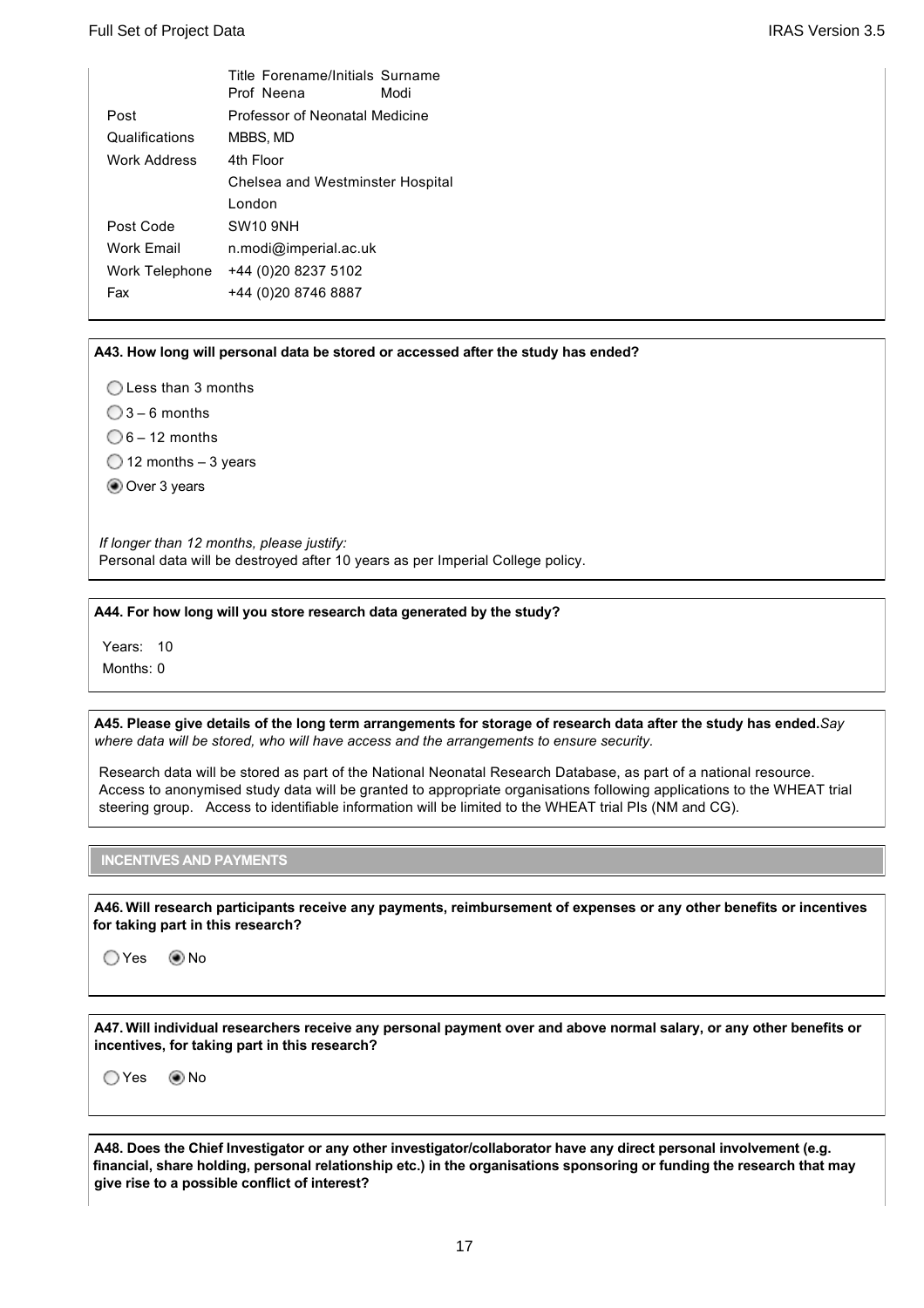Yes No

### **NOTIFICATION OF OTHER PROFESSIONALS**

**give rise to a possible conflict of interest?**

**A491. Will you inform the participants' General Practitioners (and/or any other health or care professional responsible for their care) that they are taking part in the study?**

○Yes ◉No

*If Yes, please enclose a copy of the information sheet/letter for the GP/health professional with a version number and date.*

### **PUBLICATION AND DISSEMINATION**

#### **A501. Will the research be registered on a public database?**

*The Department of Health's Research Governance Framework for Health and Social Care and the research governance frameworks for Wales, Scotland and Northern Ireland set out the requirement for registration of trials. Furthermore: Article 19 of the World Medical Association Declaration of Helsinki adopted in 2008 states that "every clinical trial must be registered on a publicly accessible database before recruitment of the first subject"; and the International Committee of Medical Journal Editors (ICMJE) will consider a clinical trial for publication only if it has been registered in an appropriate registry. Please see guidance for more information.*

Yes No

*Please give details, or justify if not registering the research.*

The WHEAT trial will be registered on ClinicalTrials.gov immediately following REC approval (Research Ethics approval is required for registration on ClinicalTrials.gov)

*Please ensure that you have entered registry reference number(s) in question A51.*

| A51. How do you intend to report and disseminate the results of the study? Tick as appropriate:                                                                                                                                                                                                                                                                                                                                    |
|------------------------------------------------------------------------------------------------------------------------------------------------------------------------------------------------------------------------------------------------------------------------------------------------------------------------------------------------------------------------------------------------------------------------------------|
| Peer reviewed scientific journals                                                                                                                                                                                                                                                                                                                                                                                                  |
| Internal report                                                                                                                                                                                                                                                                                                                                                                                                                    |
| ◯ Conference presentation                                                                                                                                                                                                                                                                                                                                                                                                          |
| ◘ Publication on website                                                                                                                                                                                                                                                                                                                                                                                                           |
| Other publication                                                                                                                                                                                                                                                                                                                                                                                                                  |
| Submission to regulatory authorities                                                                                                                                                                                                                                                                                                                                                                                               |
| Access to raw data and right to publish freely by all investigators in study or by Independent Steering Committee<br>on behalf of all investigators                                                                                                                                                                                                                                                                                |
| No plans to report or disseminate the results                                                                                                                                                                                                                                                                                                                                                                                      |
| Other (please specify)                                                                                                                                                                                                                                                                                                                                                                                                             |
| Dissemination to academic, nursing and medical professionals will be through peer reviewed publications,<br>conference presentations and through professional networks and organisations. Dissemination of results to parents,<br>patients and the public will be led by HR and AC (the parent and parent advocate members of the trial steering group<br>respectively) and will be via charity websites and social media outlets. |
|                                                                                                                                                                                                                                                                                                                                                                                                                                    |
| A52. If you will be using identifiable personal data, how will you ensure that anonymity will be maintained when<br>publishing the results?                                                                                                                                                                                                                                                                                        |
| Data will be presented in aggregate form. Due to the large size of WHEAT this will ensure that anonymity is<br>maintained.                                                                                                                                                                                                                                                                                                         |

**A53. Will you inform participants of the results?**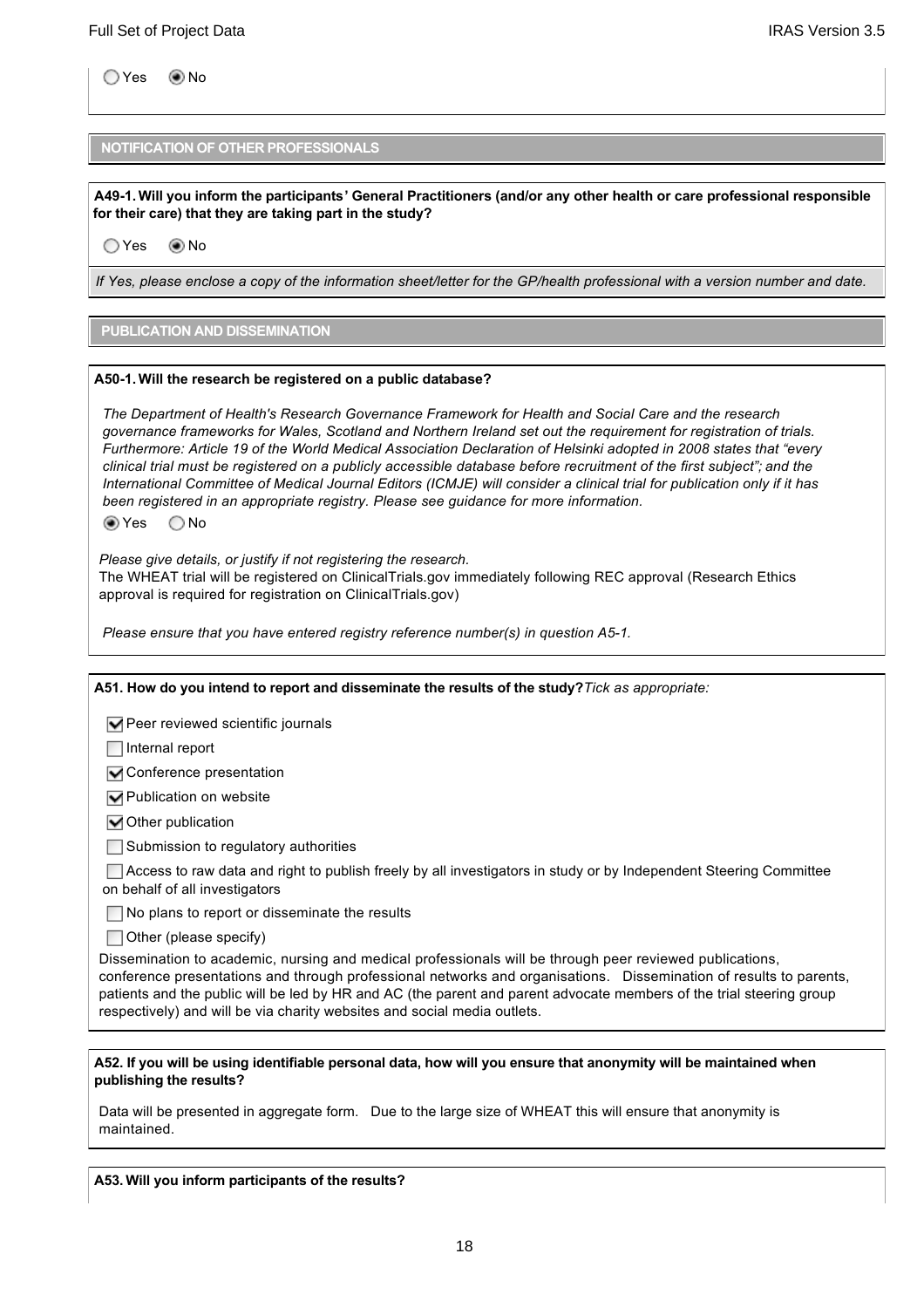Yes No

*Please give details of how you will inform participants or justify if not doing so.*

Parents of babies that have participated in the WHEAT trial will be informed about the results by post. A telephone number and email address for the investigator team will be provided with this information so that any questions that parents may have can be answered. This will occur before trial results are made available in any other form.

**5. Scientific and Statistical Review**

**A541. How has the scientific quality of the research been assessed?***Tick as appropriate:*

**□Independent external review** 

 $\Box$  Review within a company

Review within a multi−centre research group

**A53. Will you inform participants of the results?**

Review within the Chief Investigator's institution or host organisation

 $\nabla$  Review within the research team

Review by educational supervisor

**√**Other

*Justify and describe the review process and outcome. If the review has been undertaken but not seen by the researcher, give details of the body which has undertaken the review:*

*For all studies except nondoctoral student research, please enclose a copy of any available scientific critique reports, together with any related correspondence.*

*For nondoctoral student research, please enclose a copy of the assessment from your educational supervisor/ institution.*

**A56. How have the statistical aspects of the research been reviewed?***Tick as appropriate:*

Review by independent statistician commissioned by funder or sponsor

 $\Box$  Other review by independent statistician

 $\Box$  Review by company statistician

Review by a statistician within the Chief Investigator's institution

Review by a statistician within the research team or multi−centre group

 $\Box$  Review by educational supervisor

Other review by individual with relevant statistical expertise

 No review necessary as only frequencies and associations will be assessed – details of statistical input not required

*In all cases please give details below of the individual responsible for reviewing the statistical aspects. If advice has been provided in confidence, give details of the department and institution concerned.*

Department Institution Work Address

Post Code **Telephone** Fax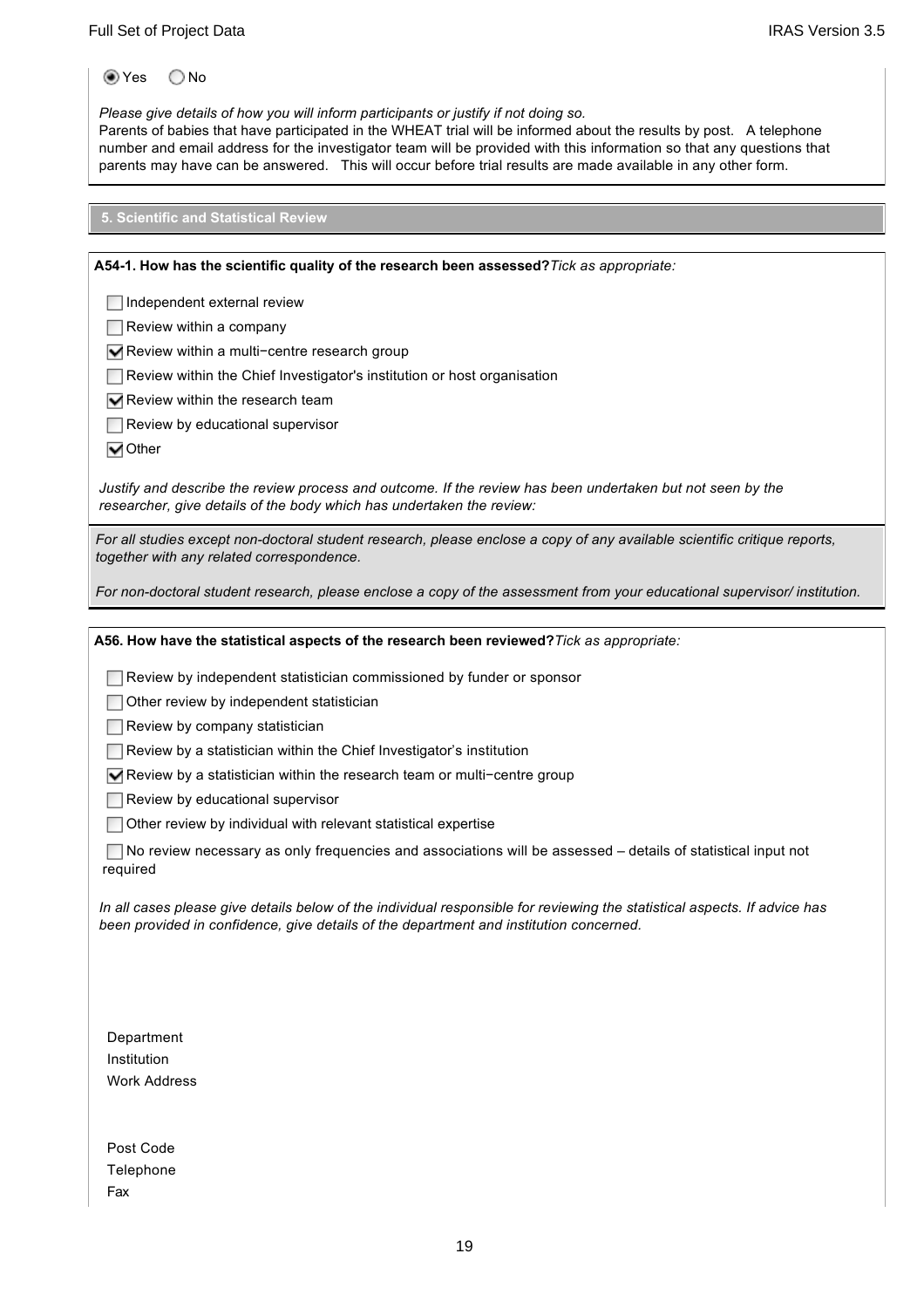Mobile

Email

*Please enclose a copy of any available comments or reports from a statistician.*

#### **A57. What is the primary outcome measure for the study?**

Necrotising enterocolitis confirmed by histology of resected bowel OR visual inspection at laparotomy OR visual inspection at post mortem examination OR recorded on the death certificate (part 1a, 1b or 2).

#### **A58. What are the secondary outcome measures?***(if any)*

- 1. Necrotising enterocolitis case definition based on clinical factors
- 2. All-cause mortality before neonatal discharge
- 3. Length of stay

**A59. What is the sample size for the research?** *How many participants/samples/data records do you plan to study in total? If there is more than one group, please give further details below.*

| Total UK sample size:                                | 4650 |
|------------------------------------------------------|------|
| Total international sample size (including UK): 4650 |      |
| Total in European Economic Area:                     | 4650 |

#### *Further details:*

In 2012 4528 babies were born at <30 weeks in neonatal units in England and Wales and would therefore be eligible for the WHEAT trial. Assuming that 50% of units take part in the WHEAT trial and 70% of eligible babies are recruited (based on a recruitment rate of 84% in a recent neonatal randomised trial: BOOST II), this would approximate to 1585 babies recruited per year, and target recruitment (4650 babies) would be achieved in 36 months.

**A60. How was the sample size decided upon?** *If a formal sample size calculation was used, indicate how this was done, giving sufficient information to justify and reproduce the calculation.*

Among babies born in 2012 at less than 30 gestational weeks and in units contributing to the NNRD (n= 4528), the incidence of NEC defined according to the WHEAT trial primary outcome is 4%. This is in keeping with international figures.

An updated meta-analysis of observational studies (including 3 historical control studies) finds a pooled odds ratio of 0.53 [95% CI 0.36, 0.78] for development of NEC in the withholding feeds group (p=0.001, heterogeneity I2=0%).

There is evidence that the treatment effect observed in observational studies may not be truly representative of (and may overestimate) the treatment effect found in randomised trials. This appears particularly marked in historical control studies, where 70% of studies were found to have a >50% difference in odds ratio when compared to randomised studies (Sack H et al., Am J Med 1982).

To account for possible over-estimation of the effect size by 50%, the effect size used for the sample size calculation been reduced by 33%. Assuming 4% incidence as a baseline, this conservative effect size gives an incidence of 2.5% in the intervention group. Assuming a 5% significance level, we would require 2325 per group for 80% power. An absolute risk reduction of this size (1.5%) would be clinically important.

#### **A611. Will participants be allocated to groups at random?**

 $\odot$  Yes  $\odot$  No

*If yes, please give details of the intended method of randomisation:*

Infants will be randomly assigned to either intervention or control groups with a 1:1 allocation as per computer generated randomisation sequence stratified by site using permutated blocks of random sizes and minimised b sex, gestational age and birthweight centile for gestational age. The block sizes will not be disclosed to ensure concealment.

Minimisation will be into the following catagories: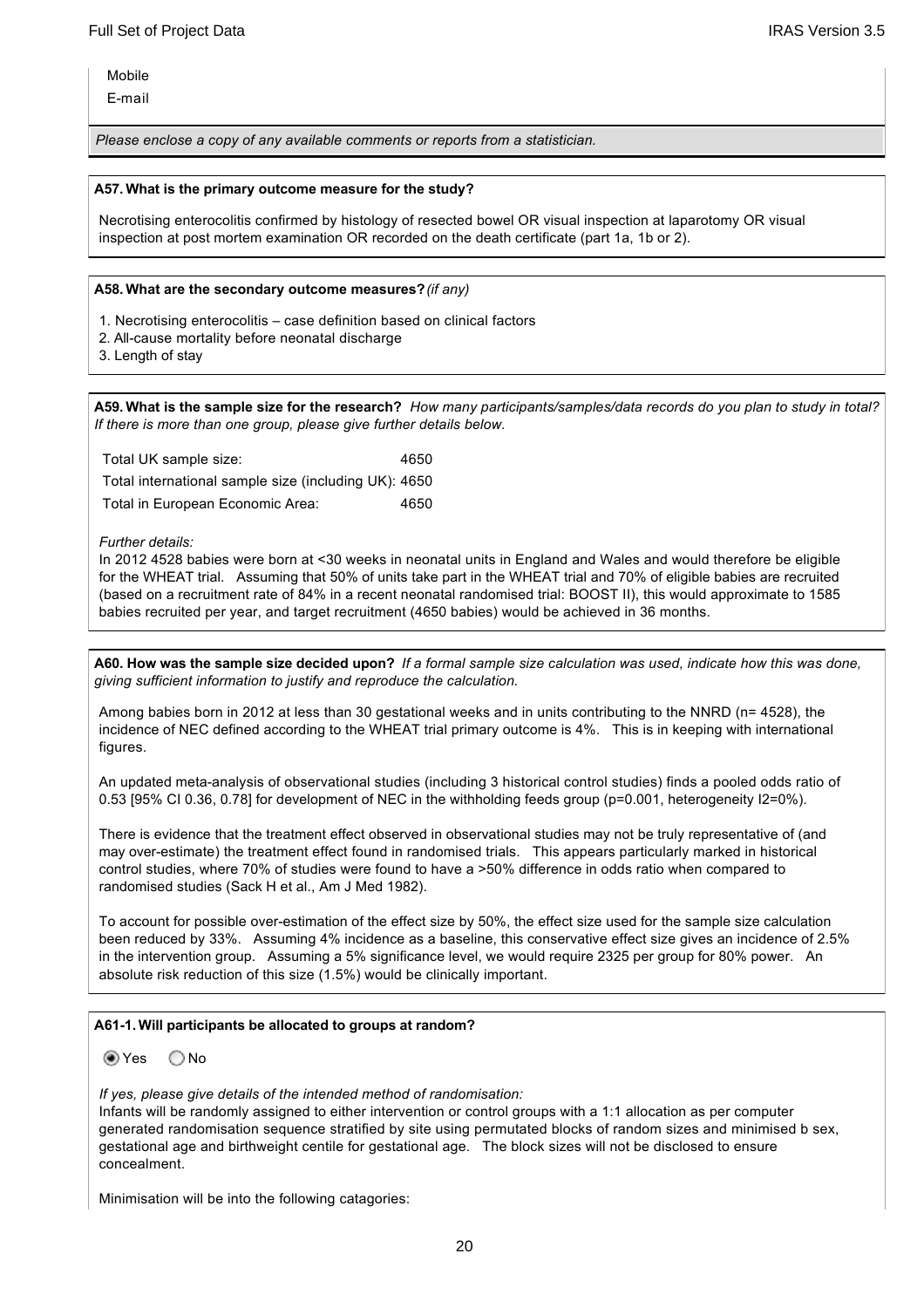1. Sex.

- 2. Gestational age: 28+0-29+6 weeks OR <28 weeks
- 3. Birthweight centile for gestational age: >10th centile OR <10th centile

Participants will be randomised using an central randomisation service which will be incorporated into the EHR (badger.net platform).

#### **A62. Please describe the methods of analysis (statistical or other appropriate methods, e.g. for qualitative research) by which the data will be evaluated to meet the study objectives.**

Demographic factors and clinical characteristics collected as part of baseline data collection will be summarised with counts (percentages) for categorical variables, mean (standard deviation [SD]) for normally distributed continuous variables, or median (interquartile [IQR] or entire range) for other continuous variables.

Outcomes for participants will be analysed in the groups to which they are assigned regardless of deviation from the protocol or treatment received (intention to treat analysis). Comparative statistical analysis will entail calculating the relative risk (RR) (95% CI) for the primary outcome (99% CIs for all other dichotomous outcomes), the mean difference (99% CI) for normally distributed continuous outcomes, or the median difference (99% CI) for skewed continuous variables.

The two groups will be compared using regression analysis, adjusting for the stratification factors to account for the correlation between treatment groups introduced by balancing the randomisation. Both the crude unadjusted and adjusted estimates will be presented, but the primary inference will be based on the adjusted analysis.

#### **6. MANAGEMENT OF THE RESEARCH**

**A63. Other key investigators/collaborators.** *Please include all grant co−applicants, protocol co−authors and other key members of the Chief Investigator's team, including non-doctoral student researchers.* 

|                     | Title Forename/Initials Surname                                  |
|---------------------|------------------------------------------------------------------|
|                     | Prof N<br>Modi                                                   |
| Post                | Professor of Neonatal Medicine                                   |
| Qualifications      |                                                                  |
| Employer            | Imperial College London                                          |
| <b>Work Address</b> | 4th Floor                                                        |
|                     | Chelsea and Westminster Hospital                                 |
|                     | London                                                           |
| Post Code           | <b>SW10 9NH</b>                                                  |
| Telephone           | +44 (0)20 8237 5102                                              |
| Fax                 | +44 (0)20 8746 8887                                              |
| Mobile              |                                                                  |
| <b>Work Email</b>   | n.modi@imperial.ac.uk                                            |
|                     |                                                                  |
|                     |                                                                  |
|                     | Title Forename/Initials Surname<br>Prof TP<br>van Staa           |
|                     |                                                                  |
| Post                | Professor of eHealth Research                                    |
| Qualifications      |                                                                  |
| Employer            | Farr Institute Health eResearch Centre, University of Manchester |
| <b>Work Address</b> |                                                                  |
|                     |                                                                  |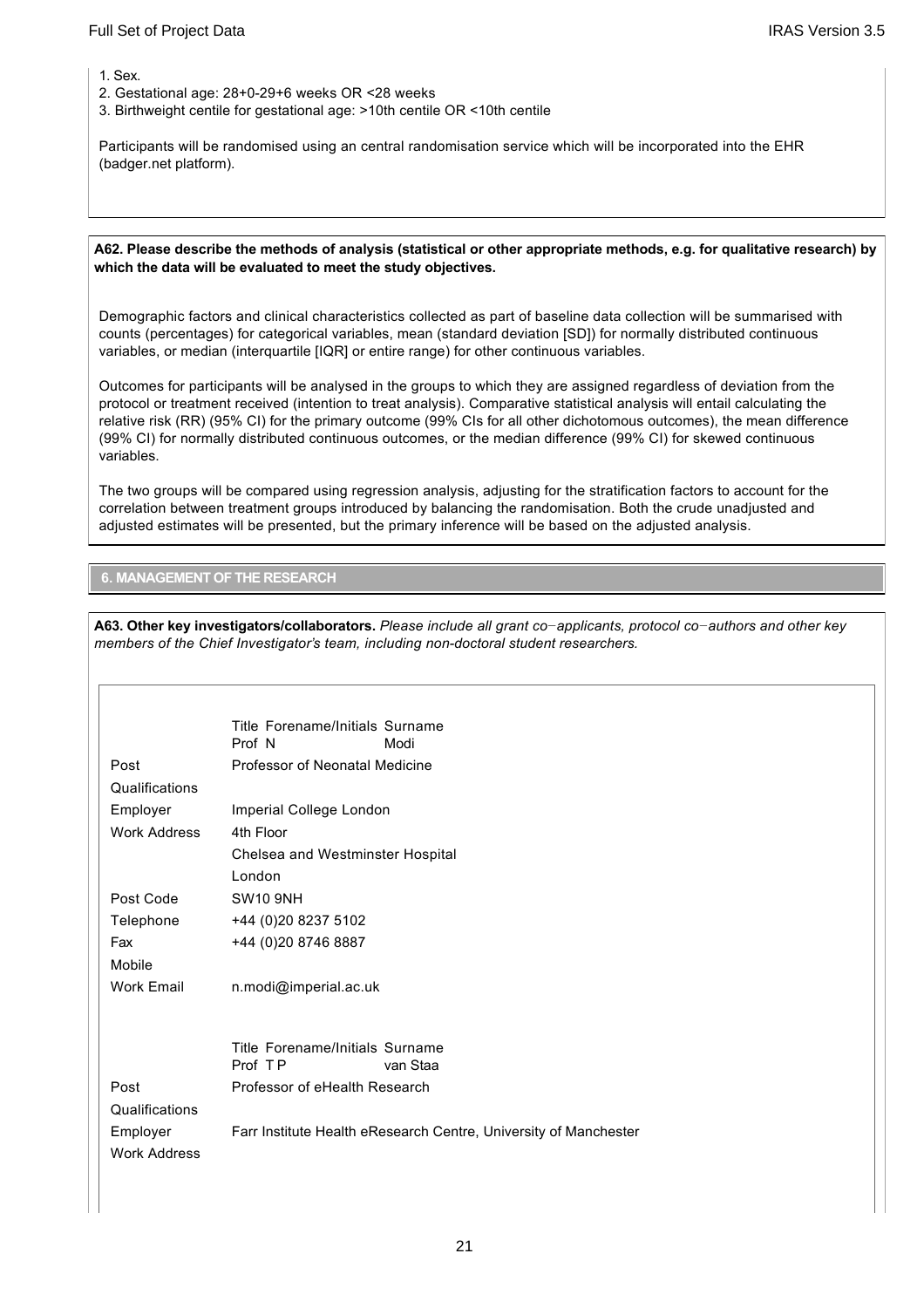| Post Code<br>Telephone<br>Fax<br>Mobile                   |                                                                                                        |
|-----------------------------------------------------------|--------------------------------------------------------------------------------------------------------|
| <b>Work Email</b>                                         | tjeerd.vanstaa@manchester.ac.uk                                                                        |
|                                                           | Title Forename/Initials Surname<br>Dr<br>м<br>Turner                                                   |
| Post<br>Qualifications                                    | Clinical Academic and Neonatologist                                                                    |
| Employer<br><b>Work Address</b>                           | University of Liverpool                                                                                |
| Post Code<br>Telephone<br>Fax                             | 01517959558                                                                                            |
| Mobile<br><b>Work Email</b>                               | mturner@liverpool.ac.uk                                                                                |
|                                                           | Title Forename/Initials Surname<br>Dr<br>J<br>Dorling                                                  |
| Post<br>Qualifications                                    | Clinical Associate Professor (Neonatal Medicine)                                                       |
| Employer<br><b>Work Address</b>                           | University of Nottingham<br>Room E/E1720<br>Queens Medical Centre Queen's Medical Centre<br>Nottingham |
| Post Code                                                 | NG7 2UH                                                                                                |
| Telephone<br>Fax<br>Mobile                                | 01158230635                                                                                            |
| <b>Work Email</b>                                         | Jon.Dorling@nuh.nhs.uk                                                                                 |
|                                                           | Title Forename/Initials Surname<br>Mrs H<br>Robberts                                                   |
| Post<br>Qualifications<br>Employer<br><b>Work Address</b> | Parent of preterm twins                                                                                |
| Post Code<br>Telephone<br>Fax<br>Mobile                   |                                                                                                        |
| <b>Work Email</b>                                         | helenrobberts@hotmail.com                                                                              |

Title Forename/Initials Surname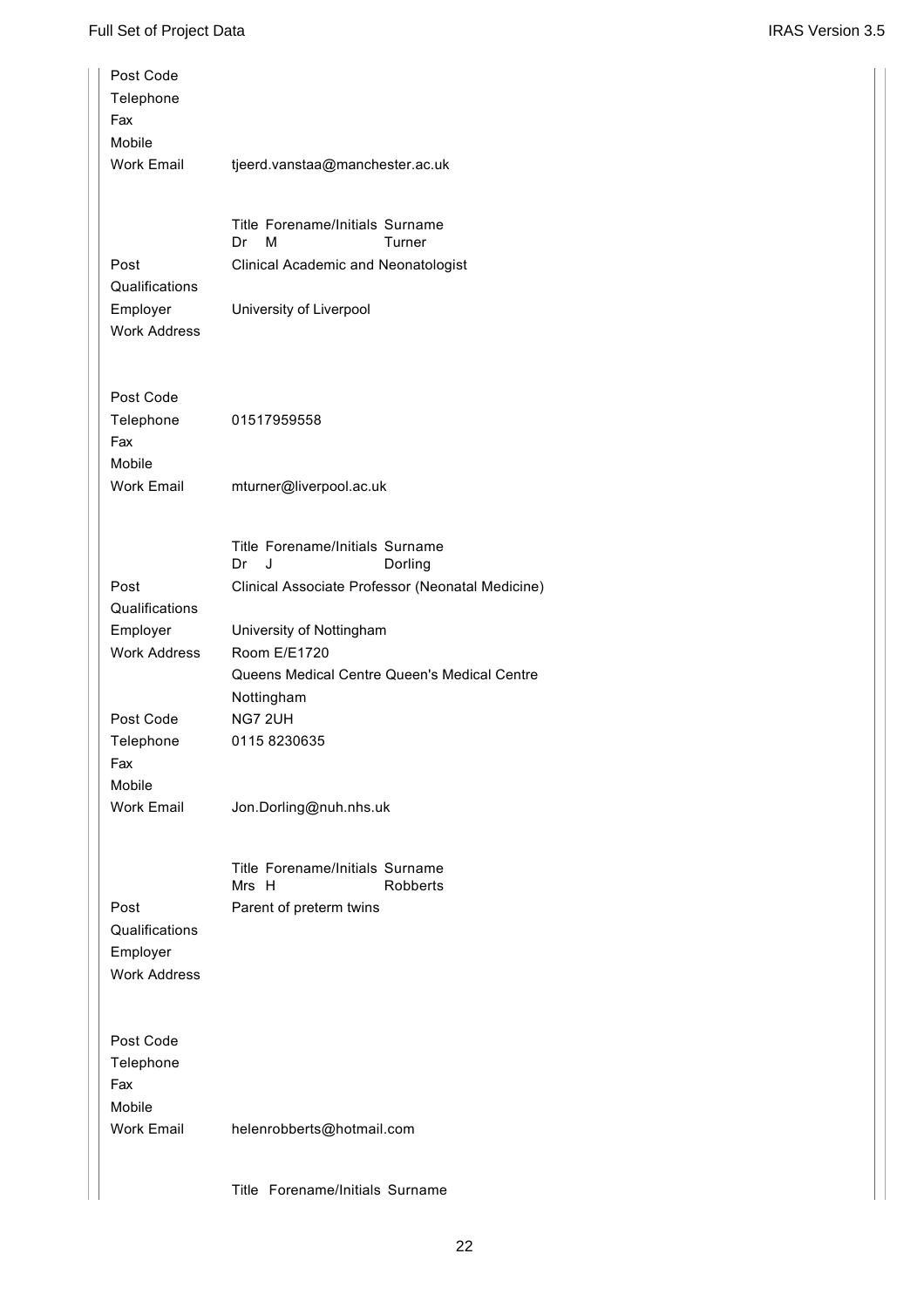|                     | Miss Z                                       | Chivers                                                                |
|---------------------|----------------------------------------------|------------------------------------------------------------------------|
| Post                | Innovations Manager                          |                                                                        |
| Qualifications      |                                              |                                                                        |
| Employer            |                                              | Bliss (National charity for babies born too soon, too small, too sick) |
| <b>Work Address</b> |                                              |                                                                        |
|                     |                                              |                                                                        |
|                     |                                              |                                                                        |
| Post Code           |                                              |                                                                        |
| Telephone           | 020 7378 1122                                |                                                                        |
| Fax                 |                                              |                                                                        |
| Mobile              |                                              |                                                                        |
| <b>Work Email</b>   | zoec@bliss.org.uk                            |                                                                        |
|                     |                                              |                                                                        |
|                     | Title Forename/Initials Surname              |                                                                        |
|                     | Mrs Amanda                                   | Forster                                                                |
| Post                | <b>Neonatal Nurse</b>                        |                                                                        |
| Qualifications      |                                              |                                                                        |
| Employer            | James Cook University Hospital NHS Trust     |                                                                        |
| <b>Work Address</b> | <b>Neonatal Unit</b>                         |                                                                        |
|                     | James Cook University Hospital, Marton Road, |                                                                        |
|                     | Middlesbrough, Cleveland                     |                                                                        |
| Post Code           | TS4 3BW                                      |                                                                        |
| Telephone           | 01642854871                                  |                                                                        |
| Fax                 |                                              |                                                                        |
| Mobile              |                                              |                                                                        |
| <b>Work Email</b>   | Amanda.forster@stees.nhs.uk                  |                                                                        |
|                     |                                              |                                                                        |

# **A64. Details of research sponsor(s)**

| A64-1. Sponsor        |                                    |                    |                |  |
|-----------------------|------------------------------------|--------------------|----------------|--|
| <b>Lead Sponsor</b>   |                                    |                    |                |  |
| Status:               | O NHS or HSC care organisation     | Commercial status: | Non-Commercial |  |
|                       | Academic                           |                    |                |  |
|                       | $\bigcirc$ Pharmaceutical industry |                    |                |  |
|                       | $\bigcirc$ Medical device industry |                    |                |  |
|                       | $\bigcirc$ Other                   |                    |                |  |
|                       | If Other, please specify:          |                    |                |  |
| <b>Contact person</b> |                                    |                    |                |  |
|                       | Name of organisation               |                    |                |  |
| Given name            |                                    |                    |                |  |
| Family name           |                                    |                    |                |  |
| Address               |                                    |                    |                |  |
| Town/city             |                                    |                    |                |  |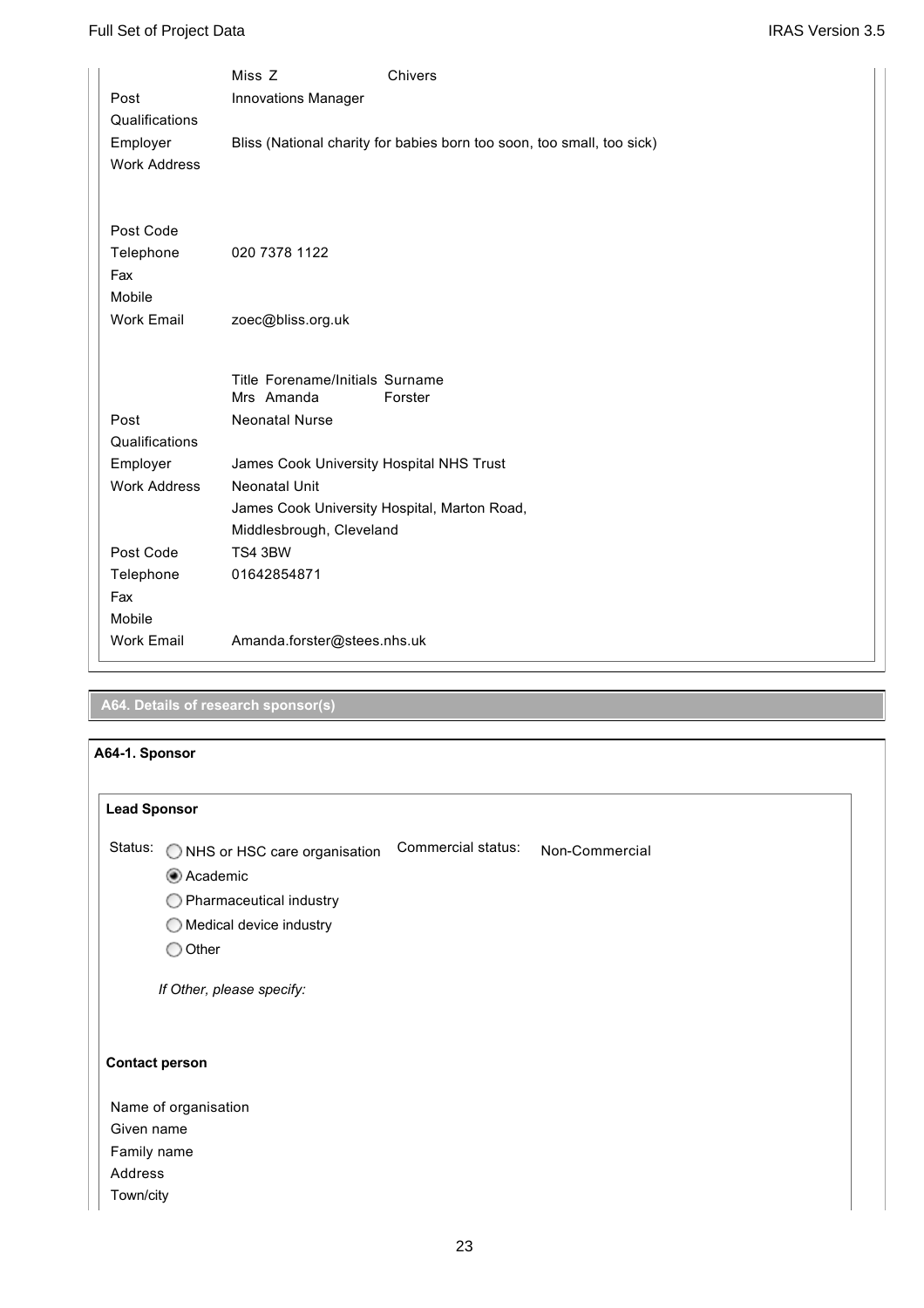| <b>IRAS Version 3.5</b> |  |
|-------------------------|--|
|                         |  |

| Post code                                                                                                                                                                                     |
|-----------------------------------------------------------------------------------------------------------------------------------------------------------------------------------------------|
| Country                                                                                                                                                                                       |
| Telephone                                                                                                                                                                                     |
| Fax                                                                                                                                                                                           |
| E-mail                                                                                                                                                                                        |
|                                                                                                                                                                                               |
| Is the sponsor based outside the UK?                                                                                                                                                          |
| ◯ Yes<br>() No                                                                                                                                                                                |
| Under the Research Governance Framework for Health and Social Care, a sponsor outside the UK must appoint a<br>legal representative established in the UK. Please consult the guidance notes. |
|                                                                                                                                                                                               |

### **A65. Has external funding for the research been secured?**

Funding secured from one or more funders

External funding application to one or more funders in progress

No application for external funding will be made

What type of research project is this?

Standalone project

Project that is part of a programme grant

O Project that is part of a Centre grant

Project that is part of a fellowship/ personal award/ research training award

O Other

Other – please state:

### **Please give details of funding applications.**

| Organisation<br>Address                                                          |                         |
|----------------------------------------------------------------------------------|-------------------------|
| Post Code<br>Telephone<br>Fax<br>Mobile<br>Email                                 |                         |
| <b>Funding Application Status:</b><br>Date Funding decision expected:<br>Amount: | ○ Secured ● In progress |
| Duration<br>Years:<br>Months:                                                    |                         |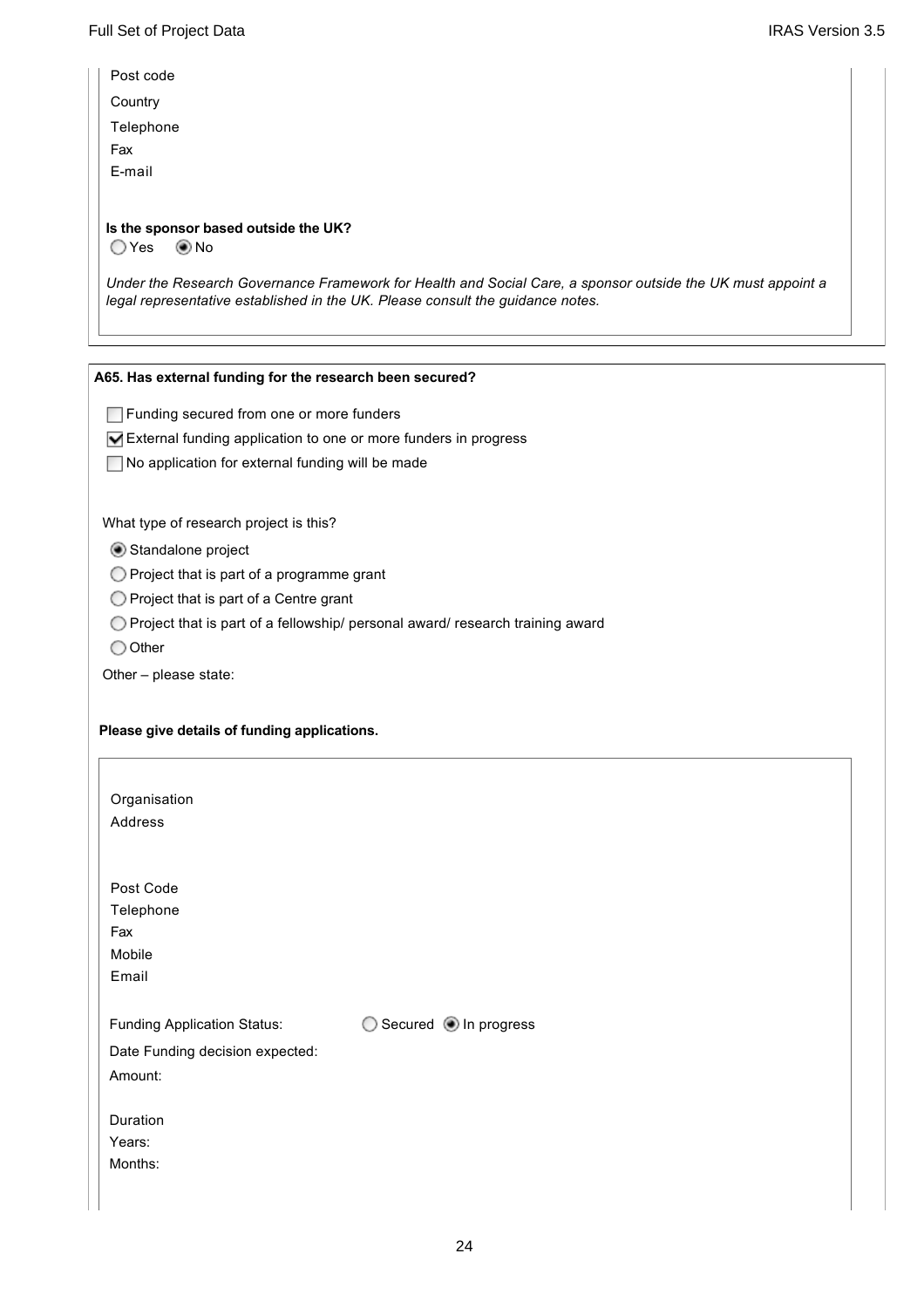**A66. Has responsibility for any specific research activities or procedures been delegated to a subcontractor (other than a cosponsor listed in A641) ?** *Please give details of subcontractors if applicable.*

O Yes **Mo** No

**A67. Has this or a similar application been previously rejected by a Research Ethics Committee in the UK or another country?** 

○Yes ◎No

*Please provide a copy of the unfavourable opinion letter(s). You should explain in your answer to question A6-2 how the reasons for the unfavourable opinion have been addressed in this application.*

**A681. Give details of the lead NHS R&D contact for this research:**

Organisation Address

Post Code Work Email Telephone Fax Mobile

*Details can be obtained from the NHS R&D Forum website: [http://www.rdforum.nhs.uk](http://www.rdforum.nhs.uk/)*

#### **A682. Select Comprehensive Local Research Network for this NHS organisation:**

To support communication between the REC and R&D contacts for this study, please select the Comprehensive Local Research Network (CLRN) for this NHS organisation. This CLRN will be the Lead CLRN for your study.

London (NW)

*[For information about support and advice available](http://www.crncc.nihr.ac.uk/about_us/processes/csp) through the Lead CLRN and the CLRNs for participating sites see [http://www.crncc.nihr.ac.uk/about\\_us/proc](http://www.crncc.nihr.ac.uk/about_us/ccrn)esses/csp. A map showing the CLRNs is available at http://www.crncc.nihr.ac.uk/about\_us/ccrn.*

#### **A691. How long do you expect the study to last in the UK?**

Planned start date: 01/06/2015 Planned end date: 31/03/2019 Total duration:

Years: 3 Months: 9 Days: 31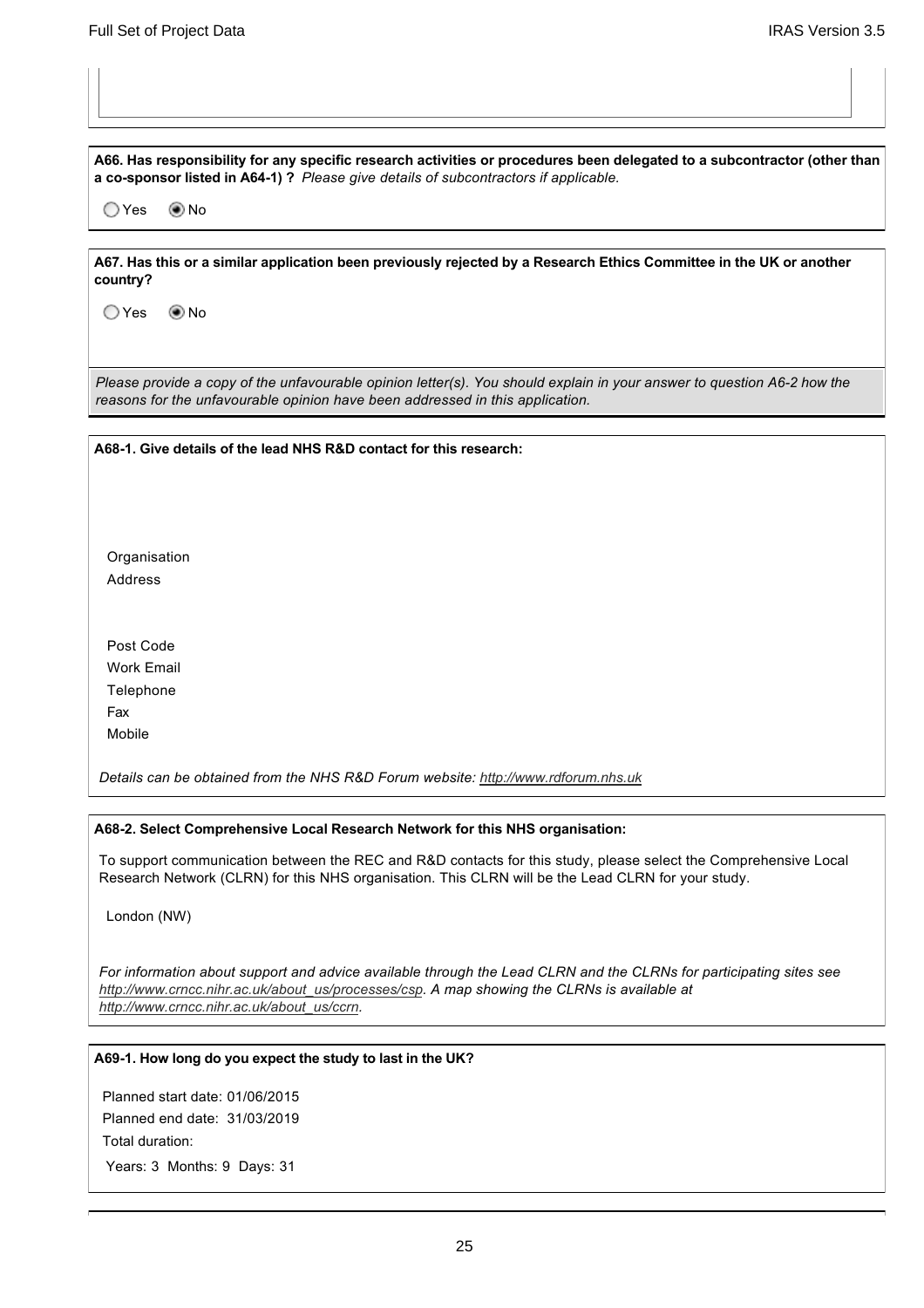**A711. Is this study?**

- ◯ Single centre
- **Multicentre**

**A712. Where will the research take place?** *(Tick as appropriate)* Total UK sites in study 110 **Does this trial involve countries outside the EU? M** England **□** Scotland **▽** Wales Northern Ireland Other countries in European Economic Area  $OYes$   $ONO$ **A72. Which organisations in the UK will host the research?***Please indicate the type of organisation by ticking the box and give approximate numbers if known:* **NHS** organisations in England 110 NHS organisations in Wales NHS organisations in Scotland **HSC organisations in Northern Ireland □GP** practices in England **□GP** practices in Wales □GP practices in Scotland □GP practices in Northern Ireland  $\Box$  Joint health and social care agencies (eg community mental health teams)  $\Box$  Local authorities Phase 1 trial units  $\Box$  Prison establishments **Probation areas**  $\Box$  Independent (private or voluntary sector) organisations Educational establishments Independent research units Other (give details) Total UK sites in study: 110 **A731. Will potential participants be identified through any organisations other than the research sites listed above?**

○Yes ◉No

#### **A74. What arrangements are in place for monitoring and auditing the conduct of the research?**

Central statistical monitoring will be used at the National Neonatal Research Database to monitor patterns of recruitment at sites and within the data; outlier data will be investigated and may trigger 'for cause' site monitoring.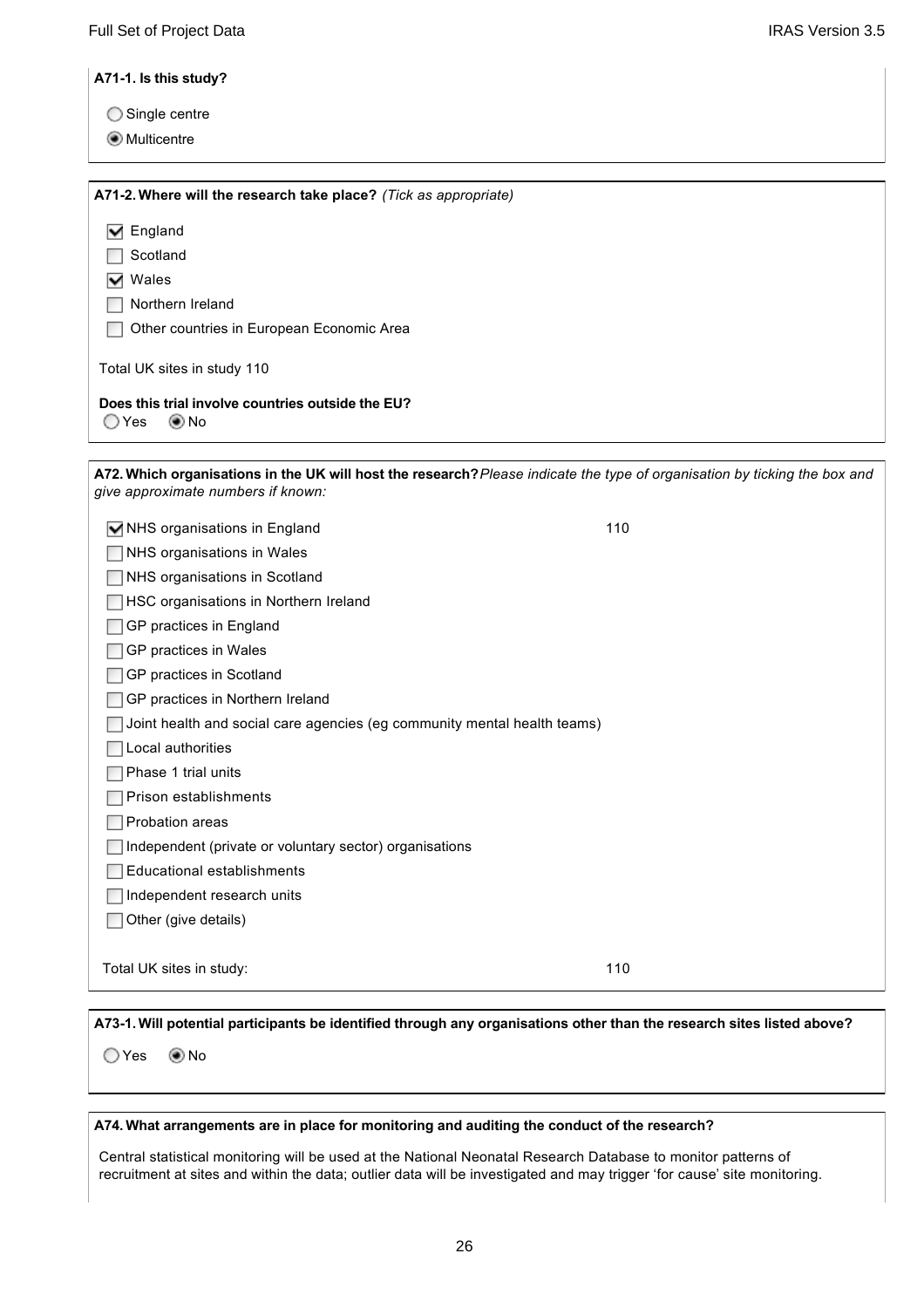The Head of Trials and the Senior Trials Programmer (at the Manchester Clinical Trials Unit) will develop an appropriate central monitoring plan for the trial and review the output to identify any unexpected patterns or problems. The Head of Trials will decide if any action needs to be taken.

The local researchers assisted by the NIHR Local Research Network (LRN) will be responsible for the day-to-day smooth running of the trial at a recruiting site. They will encourage recruitment, provide staff education and training, and monitor data collection completeness and quality.

The local researchers will submit formal site visit reports to the Machester Clinical Trials Unit. No other routine monitoring will be carried out unless the central monitoring exercises raise cause for concern. Likewise, sites will only be audited if central monitoring indicates a necessity.

#### **A751. What arrangements will be made to review interim safety and efficacy data from the trial? Will a formal data monitoring committee or equivalent body be convened?**

A Data Monitoring Committee (DMC) independent of the applicants and of the Trial Steering Committee (TSC) will review the progress of the trial at least twice per year and provide advice on the conduct of the trial to the TSC and (via the TSC) to the funder, sponsor and REC.

*If a formal DMC is to be convened, please forward details of the membership and standard operating procedures to the Research Ethics Committee when available. The REC should also be notified of DMC recommendations and receive summary reports of interim analyses.*

#### **A752. What are the criteria for electively stopping the trial or other research prematurely?**

In the light of interim data and emerging evidence from other studies, the DMEC will inform the Trial Steering Committee if, in their view, there is proof beyond reasonable doubt that the data indicate that any part of the protocol is indicated or contraindicated either for all infants or for a particular subgroup of trial participants.

**A76. Insurance/ indemnity to meet potential legal liabilities**

*Note: in this question to NHS indemnity schemes include equivalent schemes provided by Health and Social Care (HSC) in Northern Ireland*

**A761. What arrangements will be made for insurance and/or indemnity to meet the potential legal liability of the sponsor(s) for harm to participants arising from the management of the research?** *Please tick box(es) as applicable.*

*Note: Where a NHS organisation has agreed to act as sponsor or co-sponsor, indemnity is provided through NHS schemes. Indicate if this applies (there is no need to provide documentary evidence). For all other sponsors, please describe the arrangements and provide evidence.*

 $\Box$  NHS indemnity scheme will apply (NHS sponsors only)

 $\blacksquare$  Other insurance or indemnity arrangements will apply (give details below)

Imperial College indemnity arrangements will apply, please see attached documentation.

*Please enclose a copy of relevant documents.*

**A762. What arrangements will be made for insurance and/ or indemnity to meet the potential legal liability of the sponsor(s) or employer(s) for harm to participants arising from the design of the research?** *Please tick box(es) as applicable.*

*Note: Where researchers with substantive NHS employment contracts have designed the research, indemnity is provided through NHS schemes. Indicate if this applies (there is no need to provide documentary evidence). For other protocol authors (e.g. company employees, university members), please describe the arrangements and provide evidence.*

 $\Box$  NHS indemnity scheme will apply (protocol authors with NHS contracts only)

 $\blacktriangleright$  Other insurance or indemnity arrangements will apply (give details below)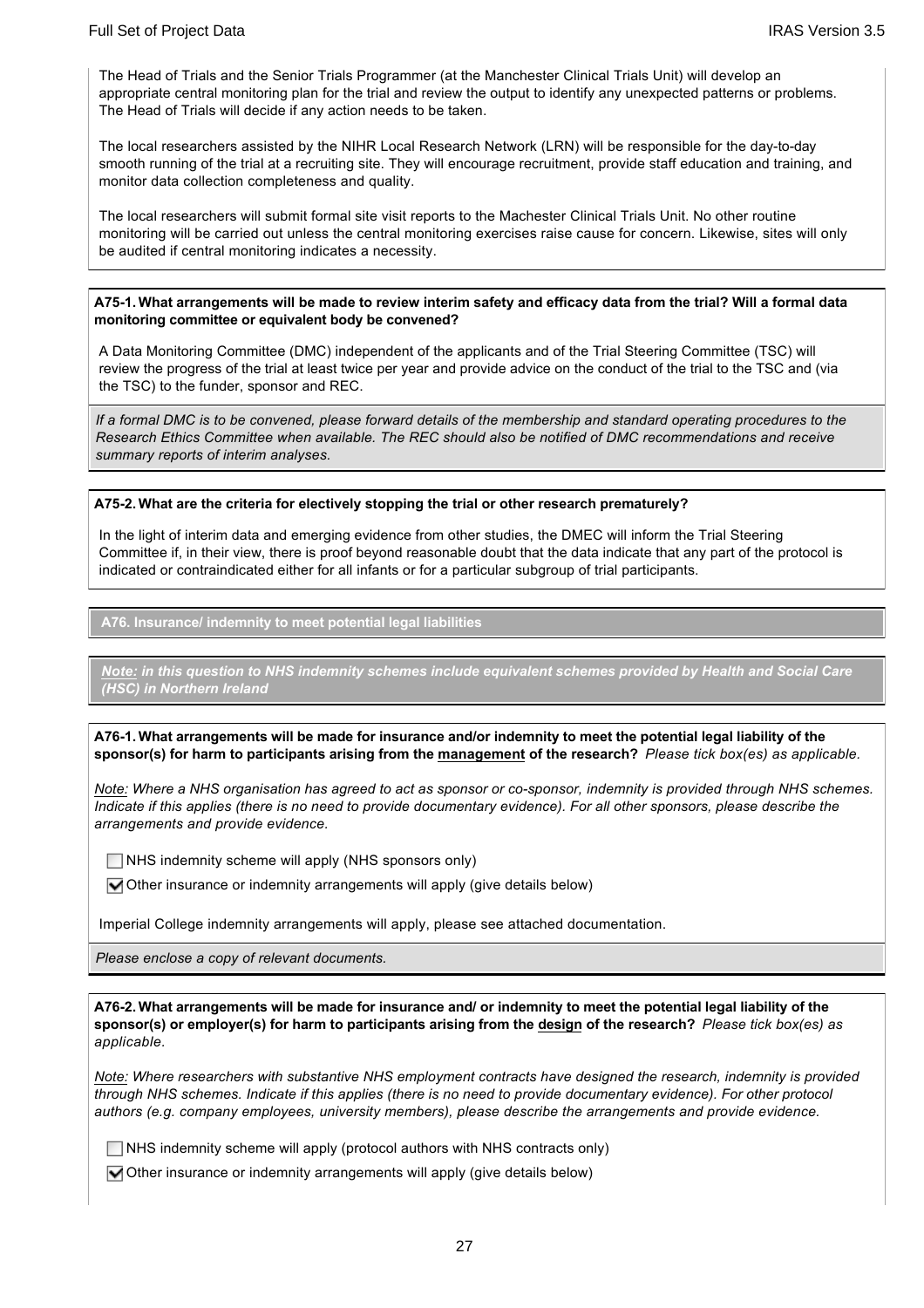Imperial College indemnity arrangements will apply, please see attached documentation.

*Please enclose a copy of relevant documents.*

**A763. What arrangements will be made for insurance and/ or indemnity to meet the potential legal liability of investigators/collaborators arising from harm to participants in the conduct of the research?**

*Note: Where the participants are NHS patients, indemnity is provided through the NHS schemes or through professional indemnity. Indicate if this applies to the whole study (there is no need to provide documentary evidence). Where non-NHS sites are to be included in the research, including private practices, please describe the arrangements which will be made at these sites and provide evidence.*

 $\blacksquare$  NHS indemnity scheme or professional indemnity will apply (participants recruited at NHS sites only)

Research includes non-NHS sites (give details of insurance/ indemnity arrangements for these sites below)

*Please enclose a copy of relevant documents.*

**A77. Has the sponsor(s) made arrangements for payment of compensation in the event of harm to the research participants where no legal liability arises?**

tes ONo

*If Yes, please give details of the compensation policy:* Imperial College "no-fault" indemnity for clinical studies.

*Please enclose a copy of relevant documents.*

**A78. Could the research lead to the development of a new product/process or the generation of intellectual property?**

 $\bigcirc$  Yes  $\bigcirc$  No  $\bigcirc$  Not sure

**A79. Please select the level of commercial participation in this project.**

◯ None

 $\bigcirc$  Industry funding, but not industry sponsored

 $\bigcirc$  Industry funding and industry sponsored

 $\bigcirc$  Industry sponsored, but not industry funded

**A80. Please select the main subject area of research. Additional subtopics may be selected, if required**

Age and Ageing **Anaesthetics** Cancer (includes malignant haematology Cardiovascular **N** Clinical **□ Critical Care** Dementias and Neurodegenerative Diseases Dermatology **□** Diabetes Ear, Nose and Throat **□Gastrointestinal □**Genetics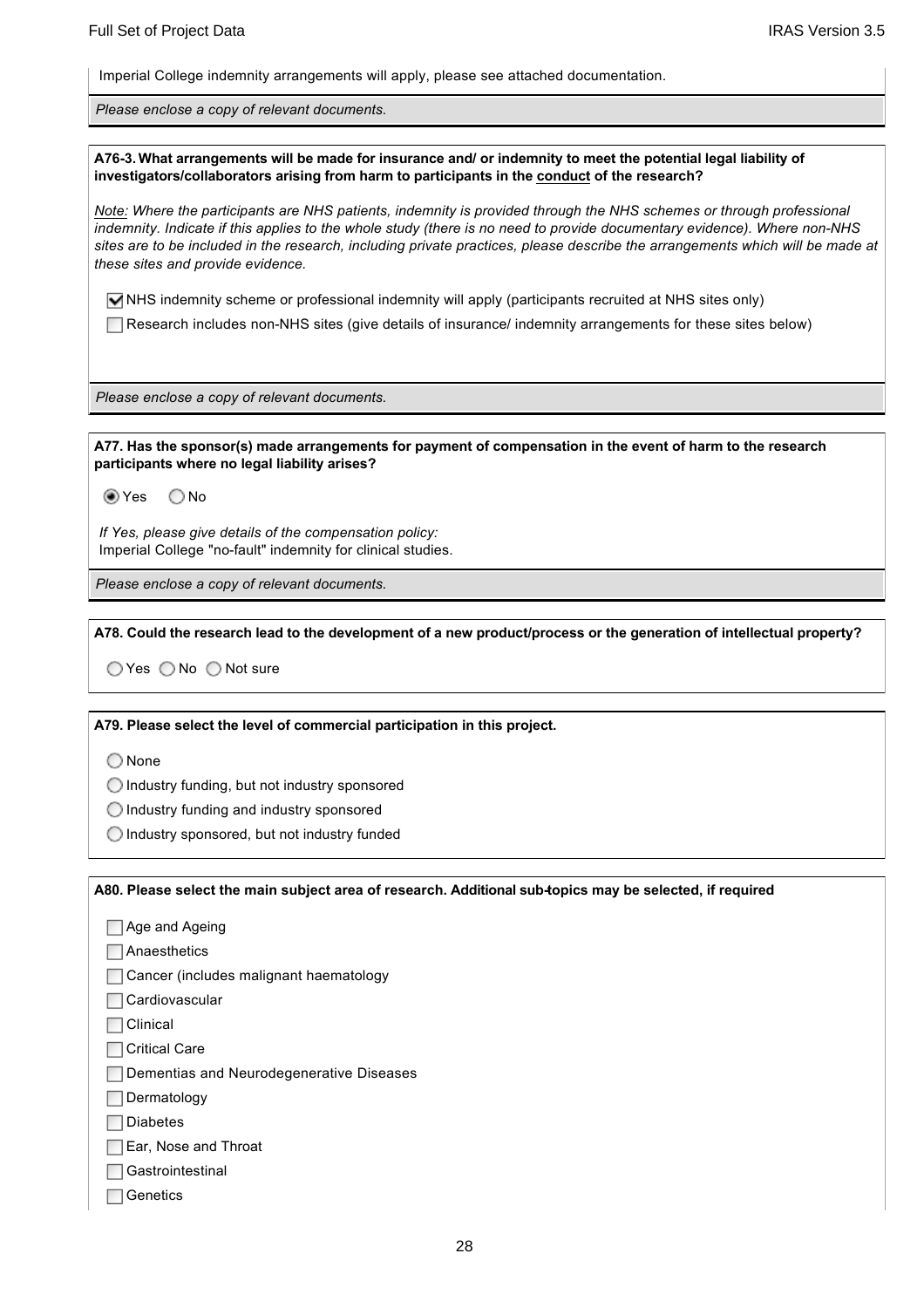| <b>Health Services Research</b>                                             |
|-----------------------------------------------------------------------------|
| Hepatology                                                                  |
| Immunology and Inflammation                                                 |
| Infectious Disease and Microbiology                                         |
| Injuries and Accidents                                                      |
| Medicines for Children (does not include Paediatrics)                       |
| <b>Mental Health</b>                                                        |
| <b>Metabolic and Endocrine</b>                                              |
| Musculoskeletal (Rheumatoid Arthritis is a separate category)               |
| Nervous System Disorders                                                    |
| Non-malignant Haematology                                                   |
| Ophthalmology                                                               |
| Oral and Dental                                                             |
| $\blacktriangleright$ Paediatrics (does not include Medicines for Children) |
| <b>Primary Care</b>                                                         |
| <b>Public Health Research</b>                                               |
| Renal                                                                       |
| Reproductive Health and Childbirth                                          |
| Respiratory                                                                 |
| <b>Rheumatoid Arthritis</b>                                                 |
| Stroke                                                                      |
| Surgery                                                                     |
| Urogenital                                                                  |
|                                                                             |